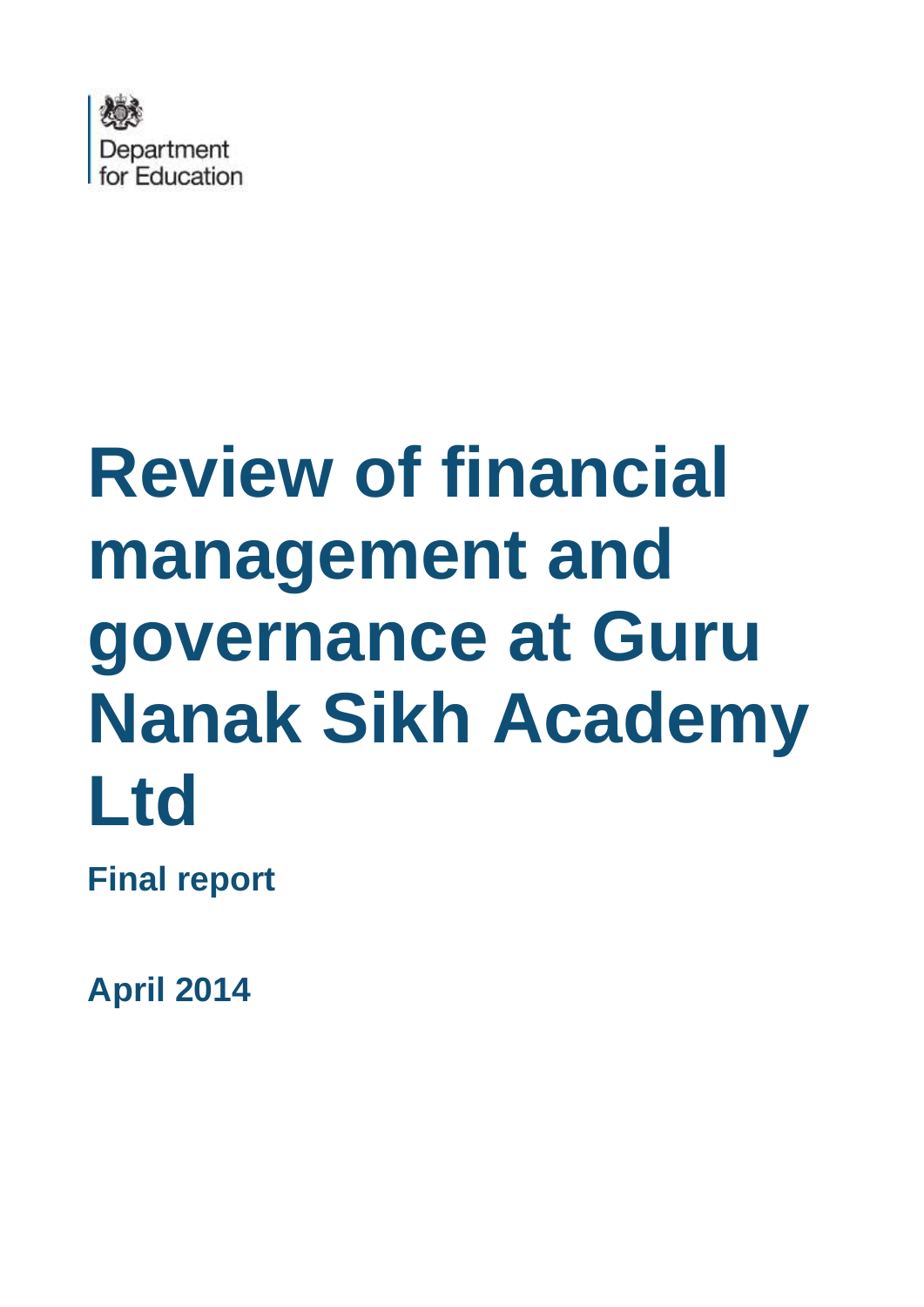# **Contents**

| <b>Definitions</b>                                                                      | 3              |
|-----------------------------------------------------------------------------------------|----------------|
| Management summary                                                                      | $\overline{4}$ |
| Introduction                                                                            | 6              |
| Background                                                                              | $\overline{7}$ |
| <b>Findings of EFA Review</b>                                                           | 8              |
| Governance                                                                              | 8              |
| Relationship between GNSA and NTID                                                      | 8              |
| Management and governance within GNSA                                                   | 9              |
| <b>Transactions between GNSA and NTID</b>                                               | 10             |
| Procurement and related party transactions                                              | 13             |
| Loans and security                                                                      | 13             |
| Table 1: Breaches of the Academies Financial Handbook 2013 and the Funding<br>Agreement | 15             |
| Annex A – Governance structure of GNSA                                                  | 21             |
| Annex B - Loans taken out by NTID                                                       | 22             |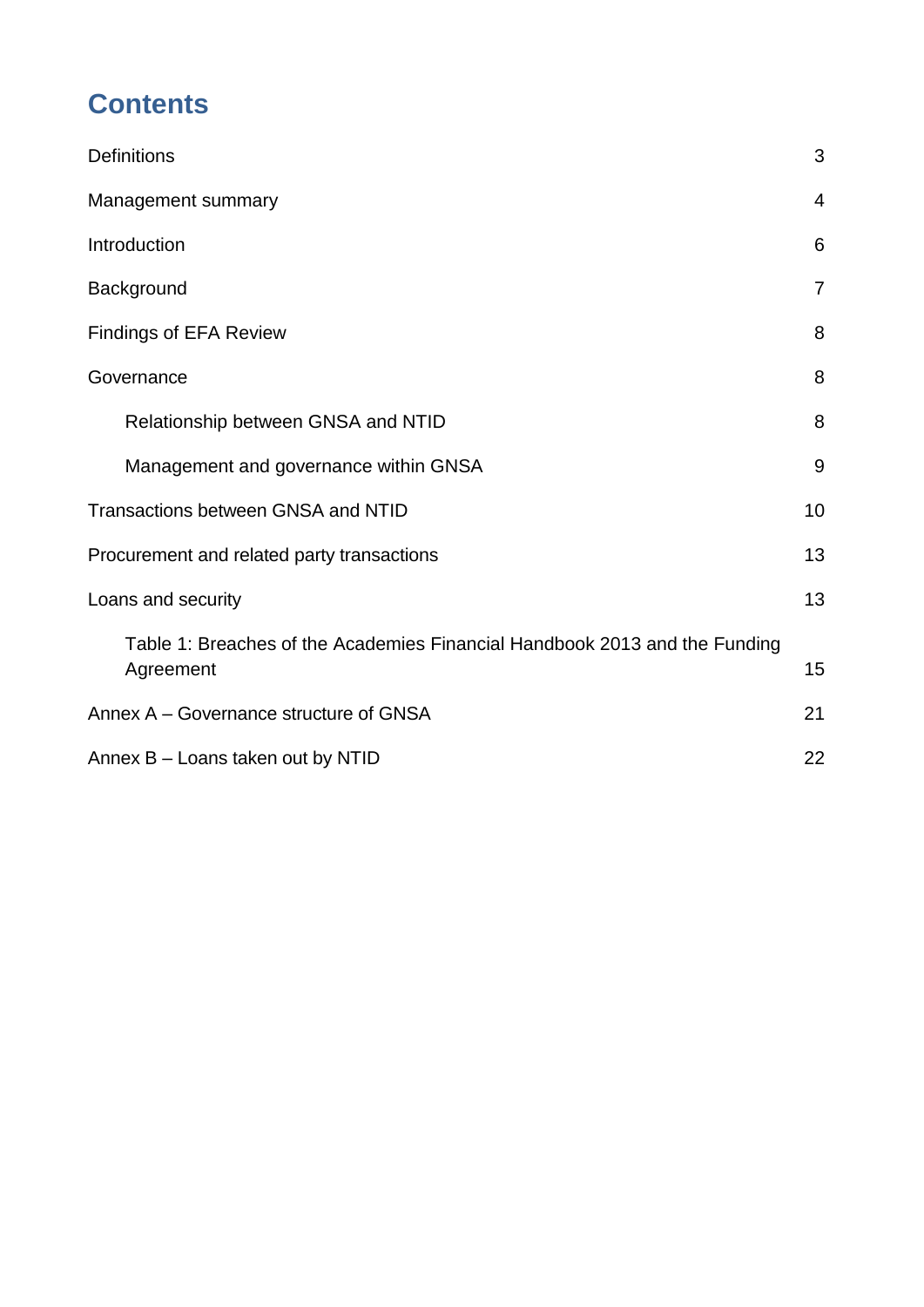# <span id="page-2-0"></span>**Definitions**

In this report the following words and expressions have the following meanings:-

**"Trustees"** are the Trustees of the Nanaksar Thath Isher Darbar Trust (NTID) which sponsors Guru Nanak Sikh Academy Ltd. (GNSA). They are responsible for directing the affairs of NTID and for ensuring that it delivers its charitable objects and can appoint one member of GNSA

**"Member(s)"** are the subscribers to the Memorandum of Association of GNSA with which DfE has a funding agreement. They are responsible for directing the affairs of the academy trust and for ensuring that it delivers its charitable objects. Additionally, they can appoint up to eight members of the Governing Body.

**"Governing Body"** is the 'Strategic Board' of GNSA and the strategic decision making body for the academy trust.

"**Governor"** is a person appointed to the Governing Body of GNSA. This term is synonymous with the term **'Director'** as used within this report, GNSA's Articles of Association and Funding Agreement. They are responsible for directing the affairs of the academy trust and for ensuring that it delivers its charitable objects.

The governance structure is shown below.

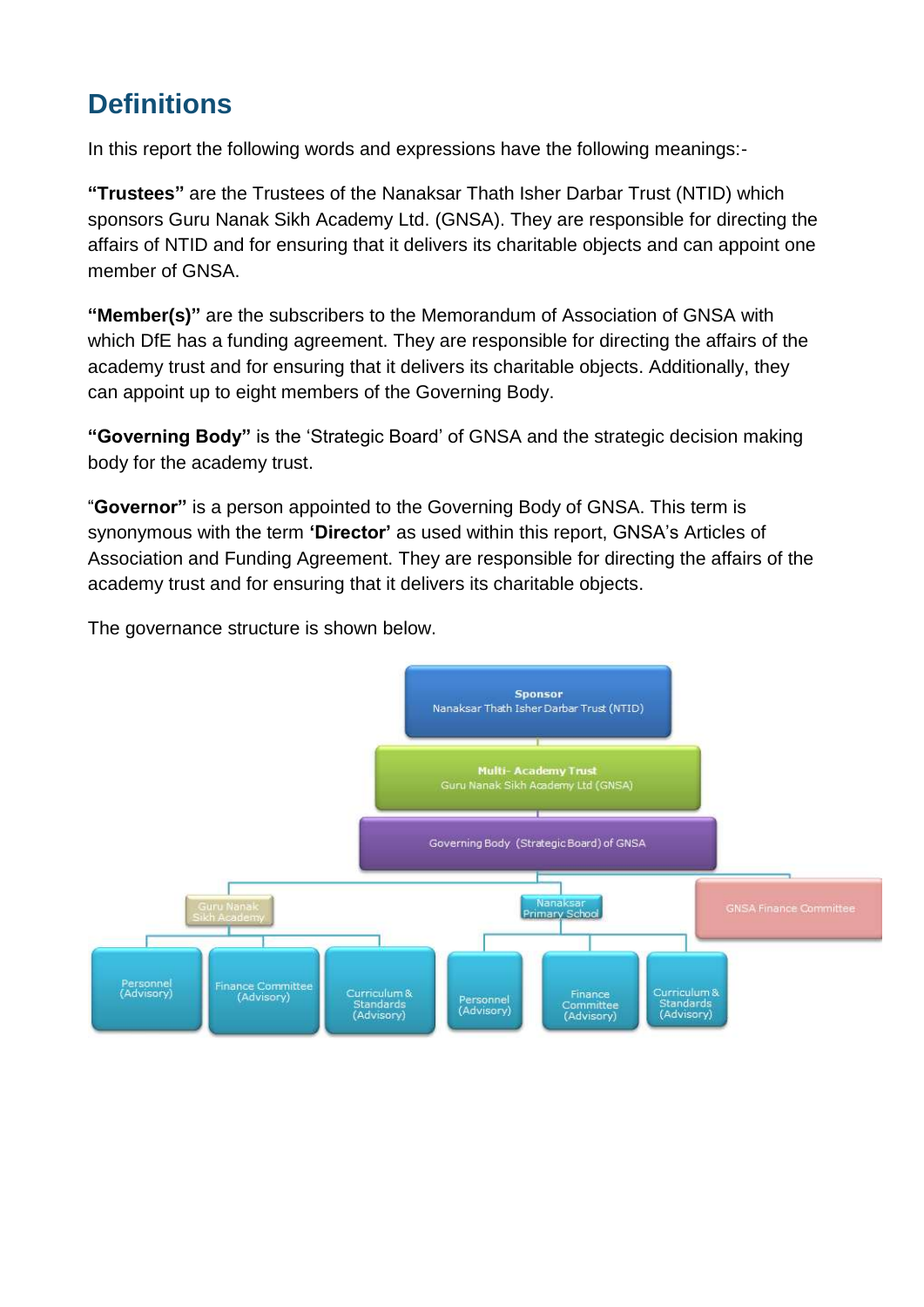## <span id="page-3-0"></span>**Management summary**

1. In January 2014 the Education Funding Agency (EFA) received whistle-blower allegations relating to GNSA and its sponsor NTID.

2. GNSA has developed from a Sikh college, originally established and funded by NTID, and still occupies the original site in Hayes, London Borough of Hillingdon (LBH). The college converted to voluntary aided status in 1999 and then to academy status in 2010, later becoming a multi-academy trust (MAT). Although now legally separate entities, there remains a high degree of overlap between NTID and GNSA. For example, a number of individuals are both Trustees of NTID and Members of GNSA and the buildings occupied by GNSA have been developed on land which is owned by NTID but leased to GNSA under a 125 year peppercorn arrangement.

- 3. The whistle-blower allegations received were:
	- 3.1. a mortgage taken out by NTID was secured against the academy trust's land to purchase property to the value of circa £1.4m;
	- 3.2. a further short term loan of £500k was also secured against this same plot of land with various creditors;
	- 3.3. funds secured through these mortgages were, at least in part, remitted overseas.

4. External Assurance (EA), with support from the Internal Audit Investigation Team (IAIT), was commissioned by the EFA Deputy Director for Academies South to undertake a full review of the allegations. EA visited GNSA during February and March 2014 to conduct an on-site review. As well as reviewing the three specific allegations, the scope of the review included an assessment of GNSA's governance and financial management arrangements.

5. With regard to the three specific allegations, it was confirmed that a loan taken out by NTID to purchase property had been inappropriately secured against the school site and playing fields. There was no evidence found, however, that funds from this loan have been remitted overseas. No evidence was found to support the allegation relating to the short term loan of £500k.

6. In addition, the review found:

- 6.1. A lack of separation in governance, management and operations between NTID and GNSA.
- 6.2. Evidence of inappropriate transactions between GNSA and NTID. The review identified a total of £201,377 that has been inappropriately transferred from GNSA to NTID or paid by GNSA on behalf of NTID.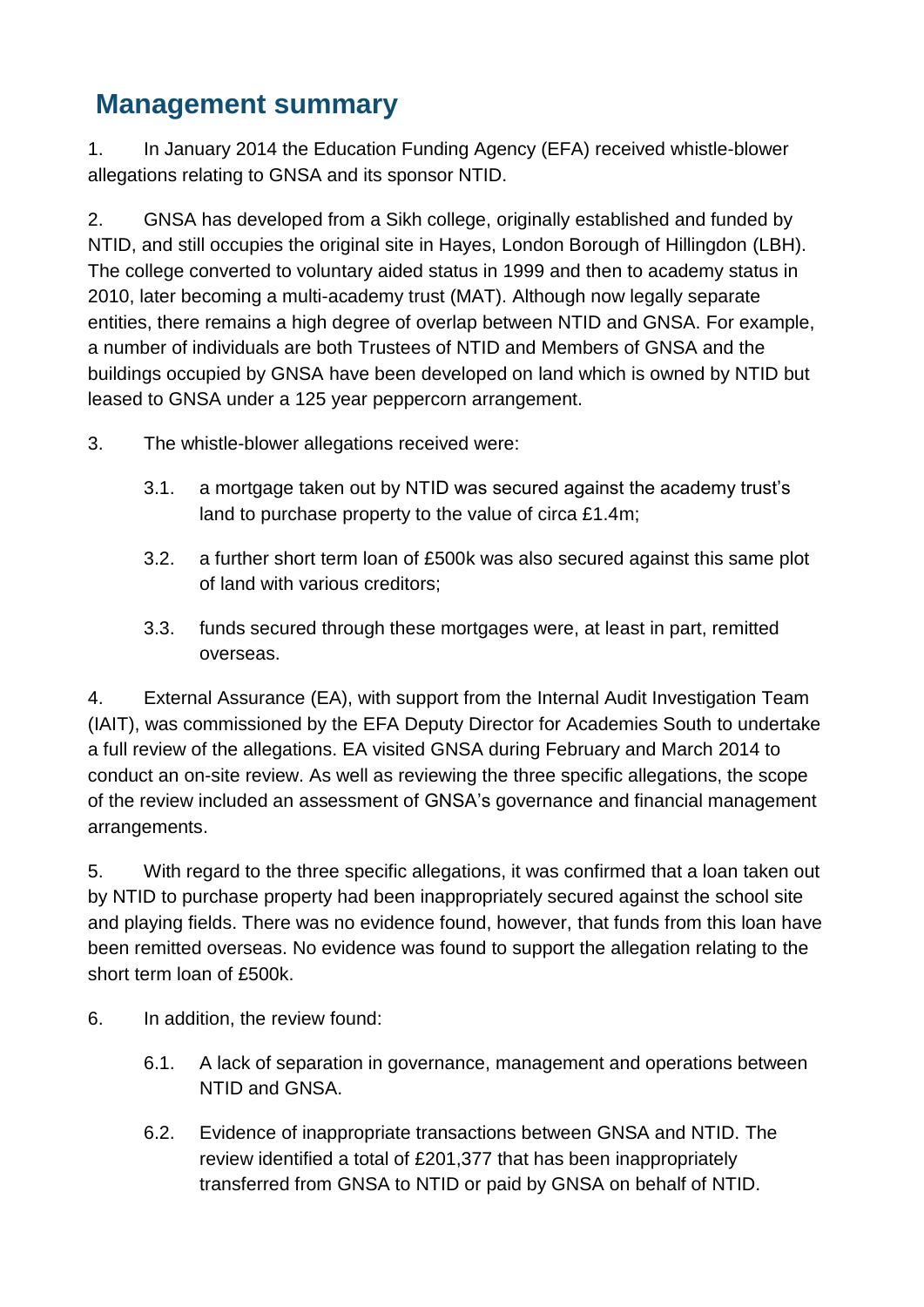6.3. A number of other weaknesses around financial management and governance, thereby putting GNSA in breach of the Academies Financial Handbook and its Funding Agreement. Full details of these breaches are set out in this report.

7. In line with the EFA's zero tolerance approach to potential fraud, the issues identified during the review were reported to the police. The police have assessed the information and have confirmed that they do not plan to take further action.

8. GNSA are acting quickly in responding to key concerns. This has included commissioning a forensic audit to undertake further testing around transactions between GNSA and NTID, payroll and purchasing and procurement transactions. This audit has reinforced the findings of the review, but not raised major additional concerns on the use of public funds.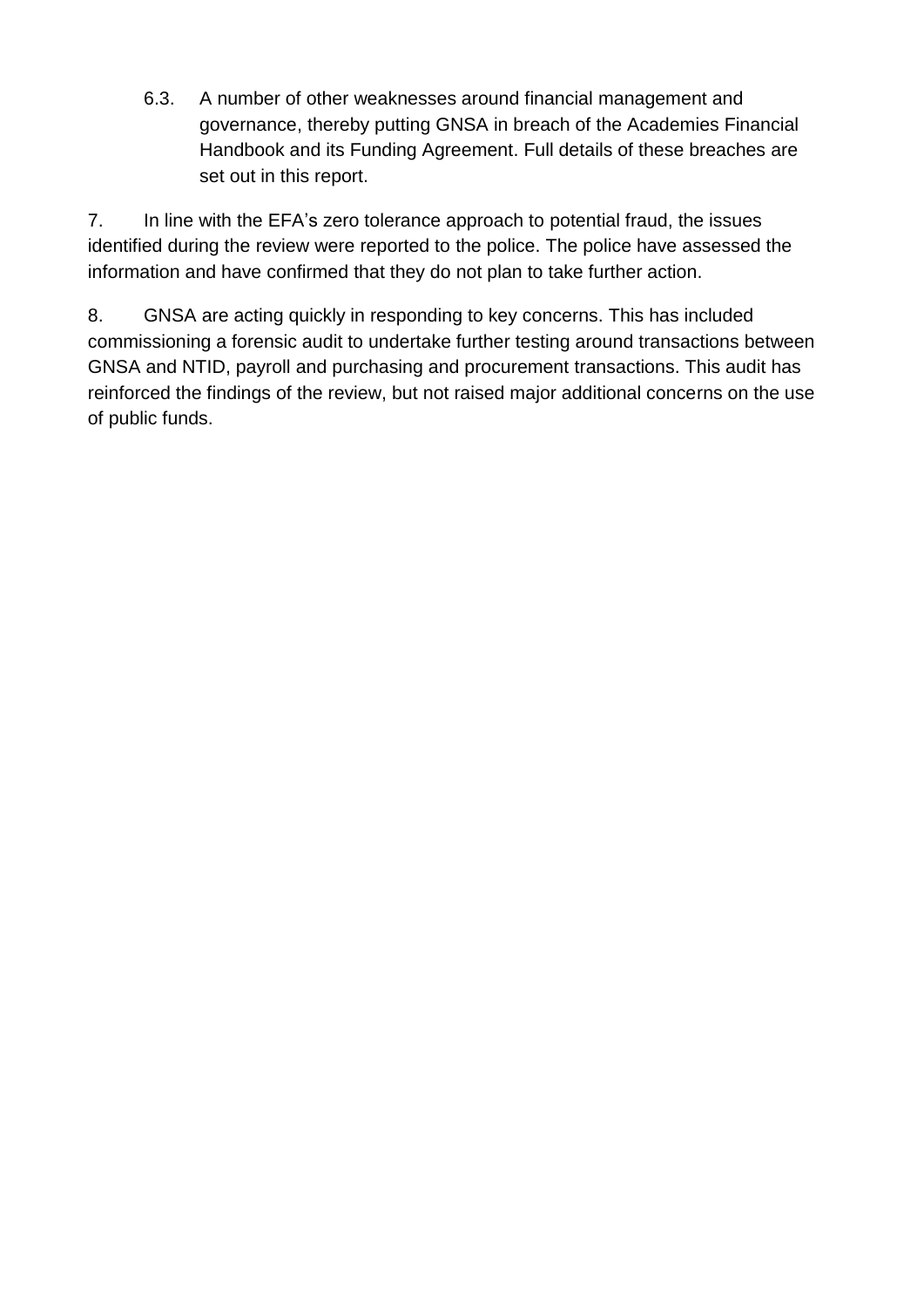## <span id="page-5-0"></span>**Introduction**

9. The Education Funding Agency (EFA) received a number of whistle-blower allegations in January 2014 relating to Guru Nanak Sikh Academy Ltd. (GNSA) and its sponsor Nanaksar Thath Isher Darbar (NTID).

- 10. The allegations were:
	- 10.1. a mortgage taken out by NTID was secured against the academy trust's land to purchase property to the value of circa £1.4m;
	- 10.2. a further short term loan of £500k was also secured against this same plot of land with various creditors;
	- 10.3. funds secured through these mortgages were, at least in part, remitted overseas.

11. The whistle-blowers contacted the Chief Executive of the EFA confirming that they wanted to formalise these allegations, and were subsequently interviewed by the Internal Audit Investigation Team (IAIT) on 29 January 2014. Terms of reference for the review were agreed with the EFA lead officer, Tony Foot, Deputy Director of Academies South. The review was undertaken by EFA External Assurance.

12. External Assurance visited GNSA on 6, 12, 13 and 20 February 2014 to conduct an on-site review. As well as reviewing the three specific allegations above, the scope of the review included an assessment of the degree of control of NTID over GNSA, governance arrangements within GNSA and assessment of transactions between GNSA and NTID.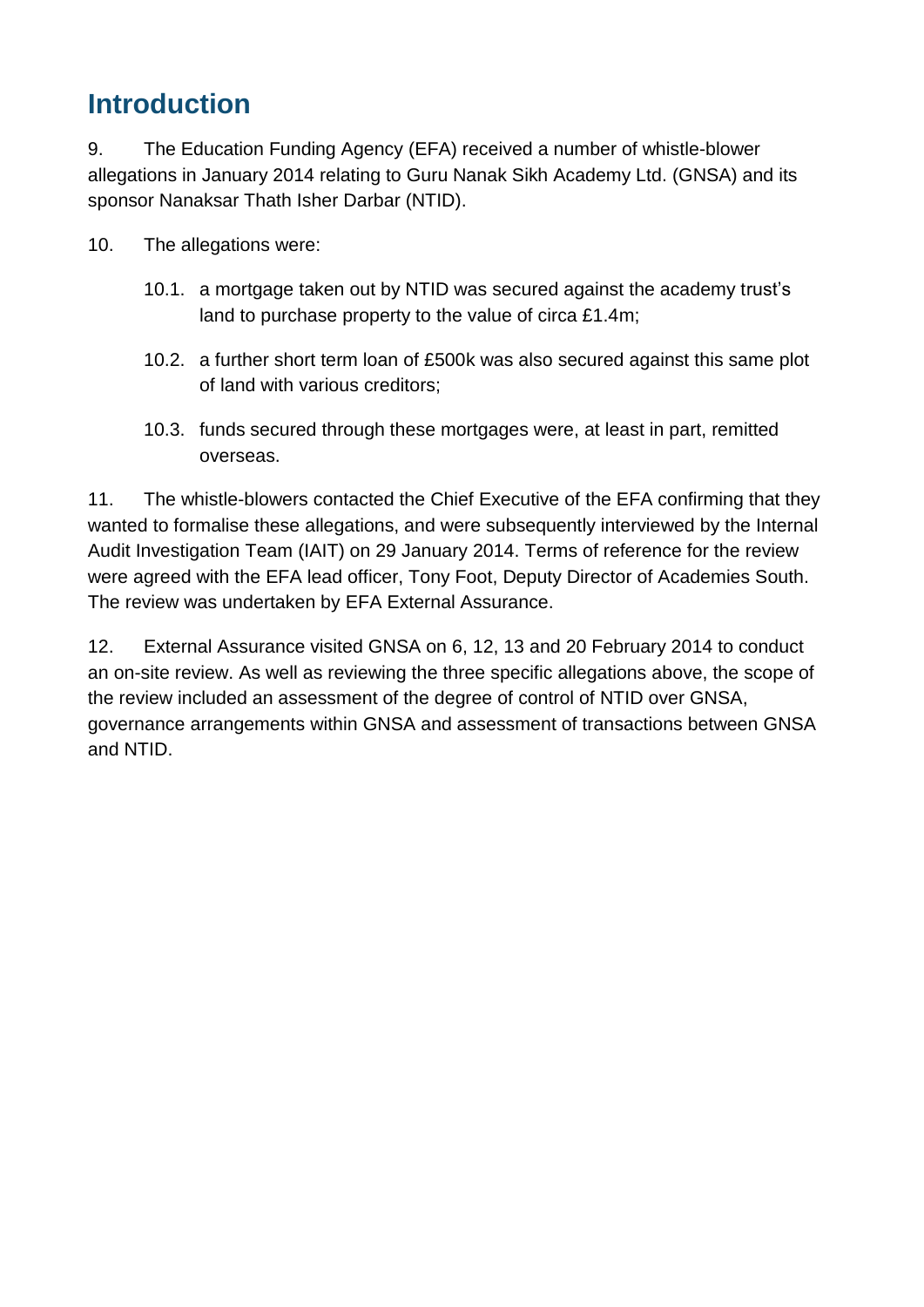# <span id="page-6-0"></span>**Background**

13. GNSA has developed from a Sikh college, established and funded by NTID in 1993. NTID is a registered charity (charity number: 1025988) which operates educational institutions within the UK and abroad. GNSA occupies the site of the original college in Hayes, London Borough of Hillingdon. This site is also the registered address of NTID.

14. The college converted to voluntary aided status in 1999 to become Guru Nanak Sikh Voluntary Aided School (11-18) and was rated outstanding by Ofsted (March 2008). It converted to academy status in 2010 and, in 2012, increased its age range to become an all through academy incorporating Guru Nanak Sikh Primary School, also rated outstanding (Ofsted 2011). GNSA became a multi-academy trust (MAT) on 29 August 2013 and the constituent academy schools are Guru Nanak Sikh Academy and Nanaksar Primary School, a free school which opened in September 2013.

15. The relationship between NTID and GNSA is formalised within GNSA's Articles of Association (dated 10 July 2013) within section 12 (a) and (b) which states that the members of the GNSA shall consist of the signatories to the memorandum, all of whom are trustees of NTID, and one further person appointed by NTID.

16. Since its establishment, pupil numbers have grown considerably and there are now approximately 1,400 pupils on its roll. The expansion in pupil numbers has been reflected in the capital development of the site over the last decade with circa £20.5m being spent on a three phase capital development programme. Of this, circa £19.1m was provided by central government and the other circa £1.4m was raised by GNSA.

17. The buildings occupied by GNSA have been developed on land which is owned by NTID. This land is leased to GNSA under a 125 year peppercorn lease. The playing fields are held leasehold from the London Borough of Hillingdon.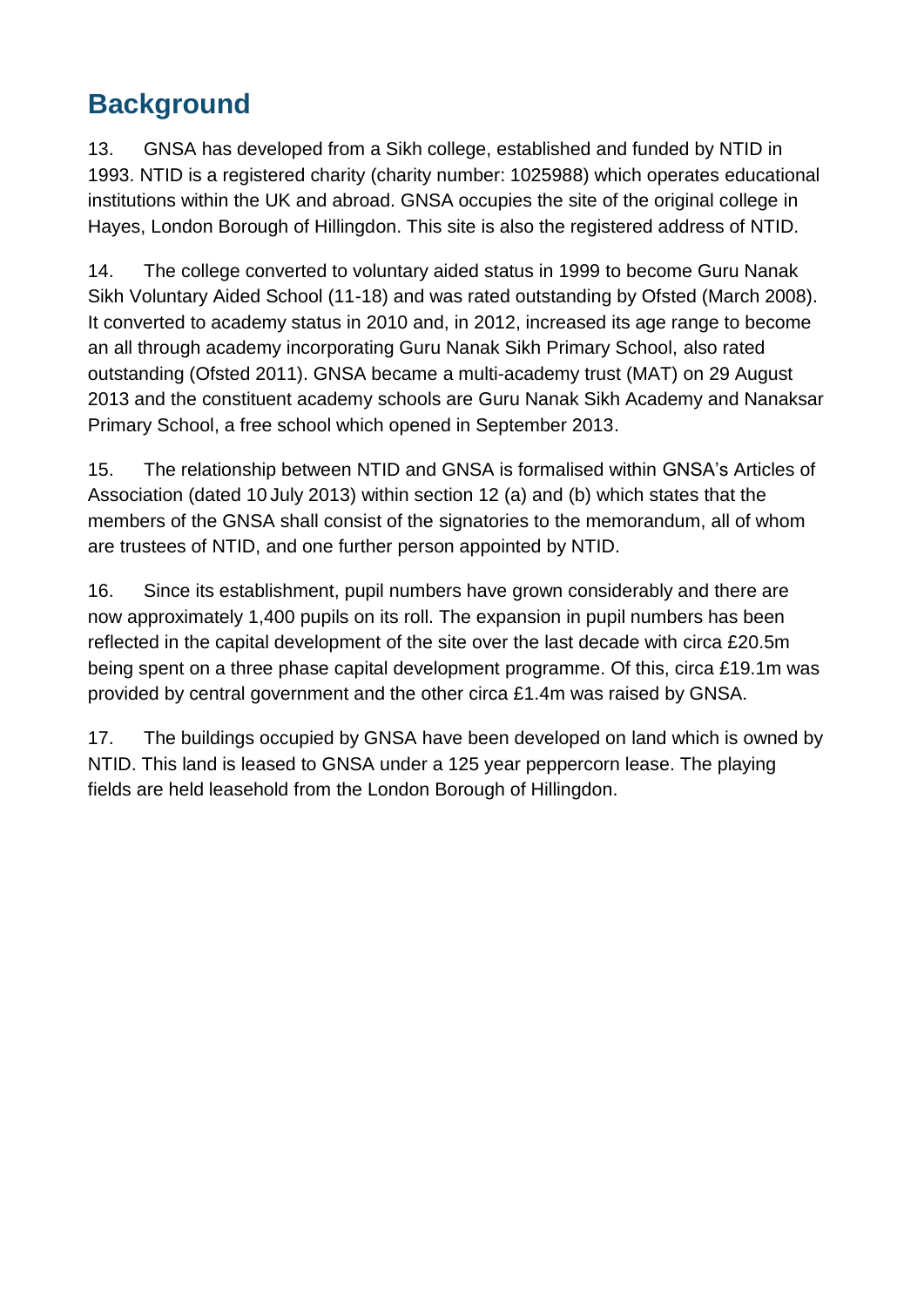# <span id="page-7-0"></span>**Findings of EFA Review**

### <span id="page-7-1"></span>**Governance**

#### <span id="page-7-2"></span>**Relationship between GNSA and NTID**



19. The relationship between NTID and GNSA is formalised within GNSA's Articles of Association. Section 12 (a) and (b) states that the members of GNSA shall consist of the signatories to the memorandum - two individuals who are also trustees of NTID - and one further person appointed by NTID.

20. The founder of NTID, although not a member or governor of GNSA, acts as the 'spiritual leader' of GNSA. He is erroneously identified within the financial statements of GNSA as a 'Foundation Governor.' Records of governing body (GB) minutes of GNSA show that he does not attend any of the GB meetings and therefore does not discharge any formal duties that would be expected of a governor. However, a member of GNSA's GB does undertake a specific role of providing liaison between him and GNSA.

21. These governance arrangements are mirrored by a lack of separation at executive management level between NTID and GNSA. Scrutiny of invoices and transactional statements showed that the Principal and Accounting Officer (AO) of GNSA and a member of GNSA both approve transactions of NTID. The Principal is also a signatory for GNSA in his capacity as AO.

22. There was also evidence of overlap between the two entities at an operational level. Bank statements showed that NTID continues to use bank accounts that were established before the school became separated from NTID on conversion to academy status. These accounts remain under the name 'Guru Nanak Voluntary Aided School'. Although new bank accounts have been set up for the academy, finance staff of GNSA have retained access to NTID's bank accounts and continue to post transactions on behalf of NTID. During our review we saw evidence that finance staff of GNSA had been responsible for processing payments from NTID's bank accounts to suppliers of goods and services to NTID.

23. NTID hosts its annual fund-raising 'Parkash' event on the premises of the GNSA, utilising academy staff and premises to do so. The proceeds from this event are paid into NTID's bank account. We found that invoices associated with the running costs of these events are sent to GNSA with staff at GNSA then paying the suppliers from NTID bank accounts. Random testing of invoices confirmed that none of these invoices appear to have been put through GNSA's accounting system. While these findings do suggest that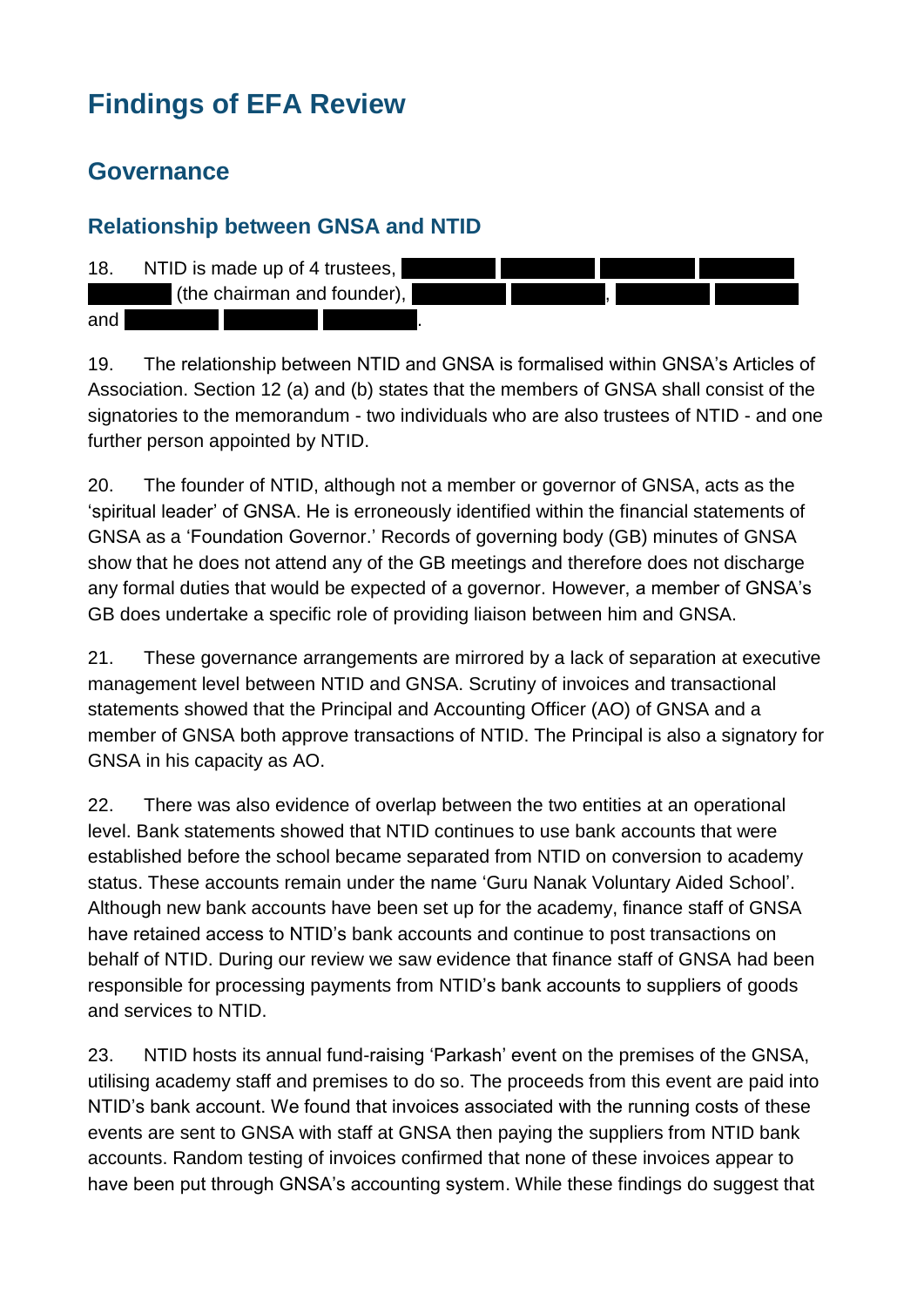NTID is benefitting from the academy's premises and staff time in the running of these events, this does not appear to be of financial detriment to the academy. Employees have confirmed that the contribution of their time to the event is done only on a voluntary basis.

24. The full governance structure of GNSA is at Annex A.

#### <span id="page-8-0"></span>**Management and governance within GNSA**

25. GNSA has recently restructured to become a multi-academy trust (MAT), with a new funding agreement to reflect this signed on 29 August 2013. During the visit we reviewed an updated governance structure showing that the upper tier of governance is undertaken by a MAT level 'strategic board' which is in effect the Governing Body (GB) of the MAT, with local advisory boards reporting into it. As at August 2013, the GB is made up of the following five individuals: Rajinder Sandhu (Principal and Accounting Officer); Kulvinder Chana (Chair);  $\qquad \qquad ; \qquad \qquad$  :  $\qquad \qquad$  : and <redacted> <redacted>.

26. Cross checking this governance structure with Companies House records showed that none of the GB governors are registered as directors of GNSA, as would be expected. The only registered directors were the three members of GNSA: extended by the contracted and  $\qquad \qquad$  . All five

members of the GB were previously registered as directors with Companies House but were subsequently de-registered in August 2013.

27. The circumstances surrounding the de-registration of directors was explored with the sole member of staff with electronic access to Companies House, who was the Finance Officer. It was determined that this was the result of an administrative error on the part of the Finance Officer acting on instructions from a member of the GB to amend Companies House records to reflect the newly implemented MAT structure. It does not appear that this action was agreed in advance with any of the governors concerned, nor was the action agreed with the GB. We asked for other records including members' consent forms and an up to date 'Register of Members' for GNSA but these could not be provided.

28. Some of the governors of GNSA also undertake a management role within the academy. In some cases, these arrangements result in individuals having both a senior management role, whilst also acting as a governor. The current structure does not provide adequate separation between management and governance. For example, the Vice Principal of GNSA undertakes the role of the academy's Principal Finance Officer (PFO). This individual is also a staff governor who sits on the Finance Committee (FC).

29. As well as failing to provide sufficient separation between executive management and the GB, this arrangement may not provide the financial skills required to manage the finances of a multi-academy trust that has grown to the current size and complexity of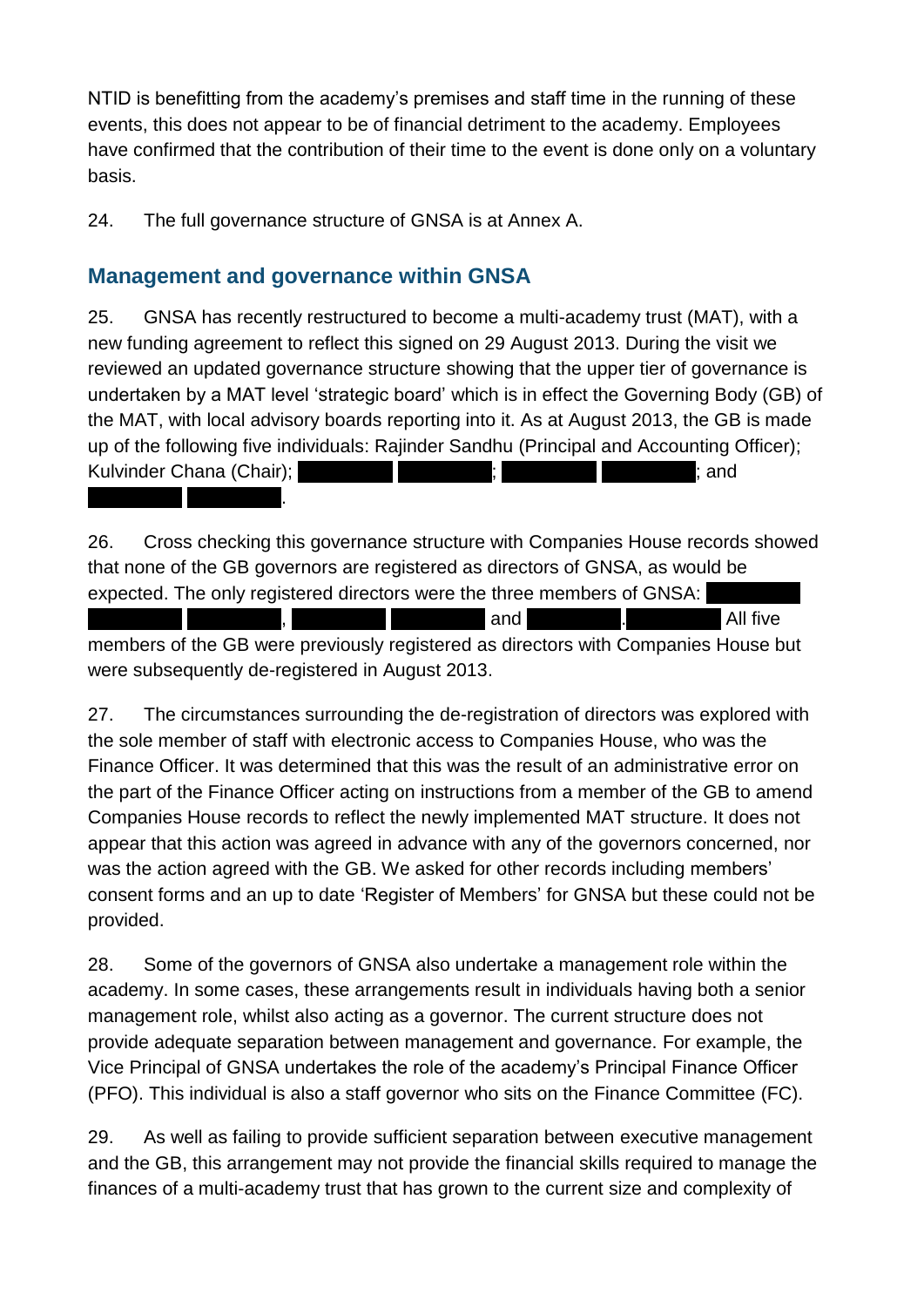GNSA. We understand that the PFO does not hold any formal financial qualifications or experience beyond his capacity in the current position. This was deemed appropriate at the time of his appointment to the role which was prior to conversation to academy status and when the school was far smaller in size than currently.

30. The review found weaknesses in how the AO provides oversight of the academy's financial position. It was not apparent from the review of GB or FC minutes that the AO is regularly in receipt of management accounts or other information that would enable him to scrutinise the financial position of the academy. Review of the FC and GB committees also did not find any evidence that GNSA has a process for assessing financial risks to its operations.

31. We also found that GNSA does not have either a dedicated audit committee or an alternative committee whose remit (which would include independent checking of financial controls, systems, transactions and risks) includes the function of an audit committee.

## <span id="page-9-0"></span>**Transactions between GNSA and NTID**

32. Prior to the review, EFA was provided with oral assurance by GNSA that there has always been separation of the finances between GNSA and NTID and that no payments have been made by GNSA to NTID. A written statement, compiled by the Chair of the FC on behalf of the GB, was subsequently submitted to the EFA during the review. Within the statement, it was disclosed that a payment had in fact previously been made by GNSA to NTID in order to finance loans taken out by NTID.

33. We cross-checked this written statement with GNSA's records, including minutes of GB and FC meetings, and transactional documents. Minutes of the FC meeting of 7 March 2012 disclosed an agreement 'to repay £16k per month of the outstanding loans taken out by NTID in respect of the buildings'. The AO was not present during the initial discussion, but agreed to the recommendation at the end of the meeting - and subsequently at the full GB meeting held immediately after.

34. The AO subsequently sought advice on the legality of these proposed payments, received on 21 March 2012. The AO advised EFA that he decided to proceed with the payment, although he felt that some aspects of the advice were ambiguous. A review of this advice indicates that GNSA's lawyers felt that this payment could be defended if challenged. An excerpt states *'…this need not conflict or contradict the lease as that relates to payment of rents whereas the Academy is making a general contribution towards a 'overhead' (albeit a rather large direct one in the form of bank indebtedness) of the Trust and not a rental payment itself...'*

35. Review of a CHAPS transfer statement confirmed that £192k (i.e. the equivalent of 12 monthly payments of £16k) was transferred from the bank account of GNSA to an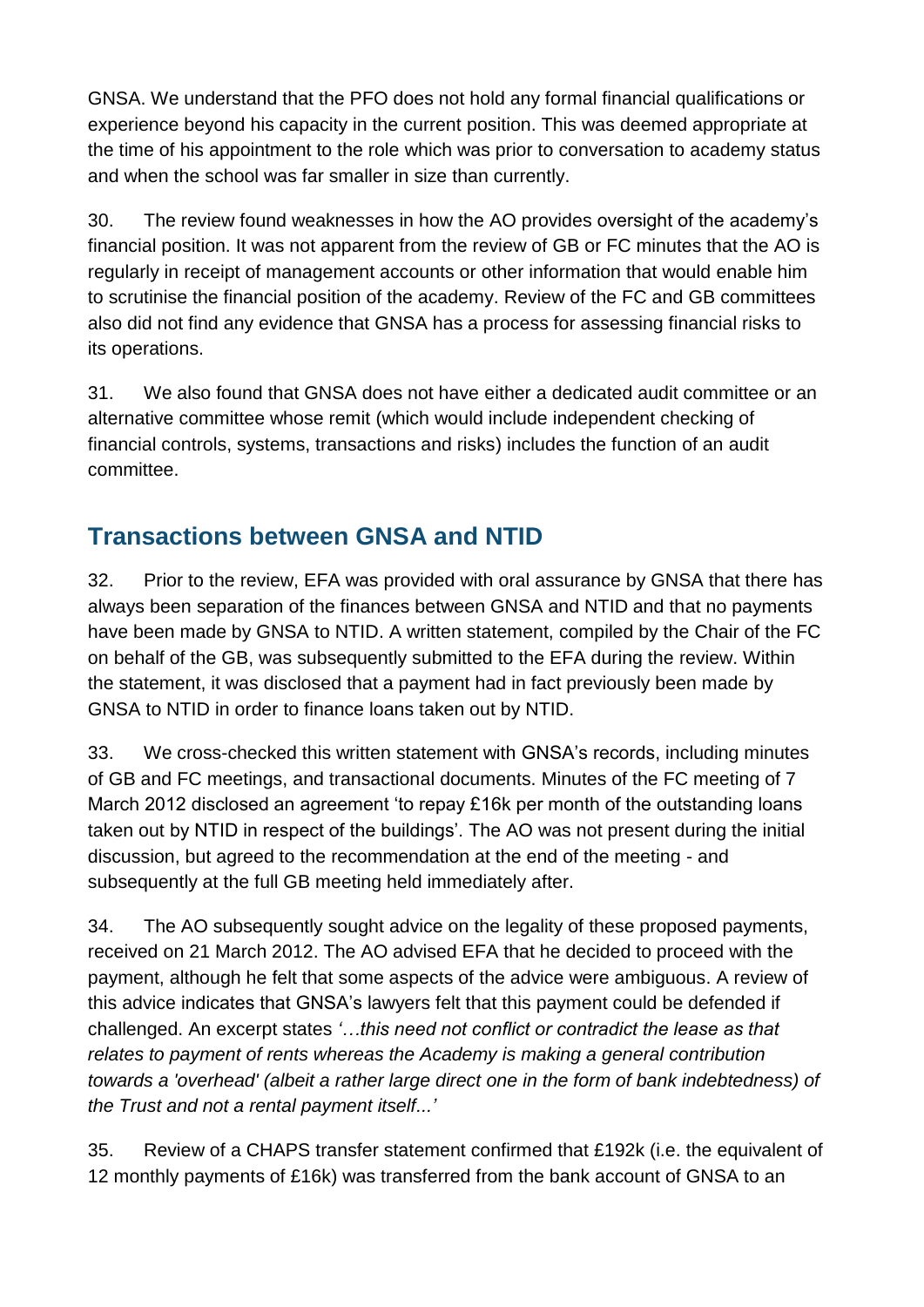account controlled by NTID on 30 March 2012. The authorisation for this transfer was given by the AO of GNSA and an assistant head co-signatory.

36. Discussions with the AO during our visit disclosed that, following the payment, he continued to feel uncomfortable with the basis for making it, particularly given that he felt that the advice received was a 'grey area'. He therefore subsequently decided that no future payments should be made. This is reflected within the GB minutes of 14 November 2012. No evidence was found to suggest that efforts have been made to recover payments made despite his concerns.

37. No records were available to explain the rationale for this payment to NTID. Discussions with governors, including the Chair of the FC, and finance staff identified that the decision was influenced by the lack of an appreciation within GNSA that the academy should be run on an arm's length basis from NTID.

38. Interviews with staff and governors indicated that the proposal to make the payment to NTID was first instigated by receipt of correspondence documentation from the then Young People's Learning Agency, which included guidance on the circumstances under which an academy trust may pay occupancy costs to their landlord. The exact document in question could not be confirmed. We understand that the governors of GNSA felt that such payments to NTID would be equitable on the basis that the academy occupies a site legally owned by NTID (despite there being a 125 year peppercorn lease agreement in place and no legal obligation to pay).

39. Our review found that the treatment of this payment within GNSA's 2011-12 audited accounts differed from the rationale recorded in the FC and GB minutes. The related party transactions (RPT) note disclosed the payment as being in respect of 'facilities hire' (£120k) and 'priest services hire' (£72k) supplied by NTID, whereas the minutes stated the payment was to service loans taken out by NTID.

40. We explored the rationale for this discrepancy. Our review suggested that the RPT was supported by falsified invoices presented to the external auditor at the time of the statutory audit. On requesting the supporting invoices, GNSA finance staff initially presented EFA with unsigned invoices. Following a further request, EFA were subsequently presented with signed copies purporting to show 4 invoices from NTID of £48k per quarter. After challenging the validity of these invoices, it was admitted by the finance staff that the original unsigned invoices presented to the external auditor were falsified, as were the signed copies subsequently presented to EFA to which the forged signatures of the AO and a co-signing officer were added by finance staff. EFA's conclusion is that the RPT note disclosing payments to NTID in respect of facilities hire and priest services is a mis-statement, and the £192k was in fact paid in order to finance a portion of NTID's loans as disclosed in the GB and FC minutes. We understand that the finance staff responsible for these actions are no longer working on any aspect of GNSA financial management as a result of action from the AO in response to this review.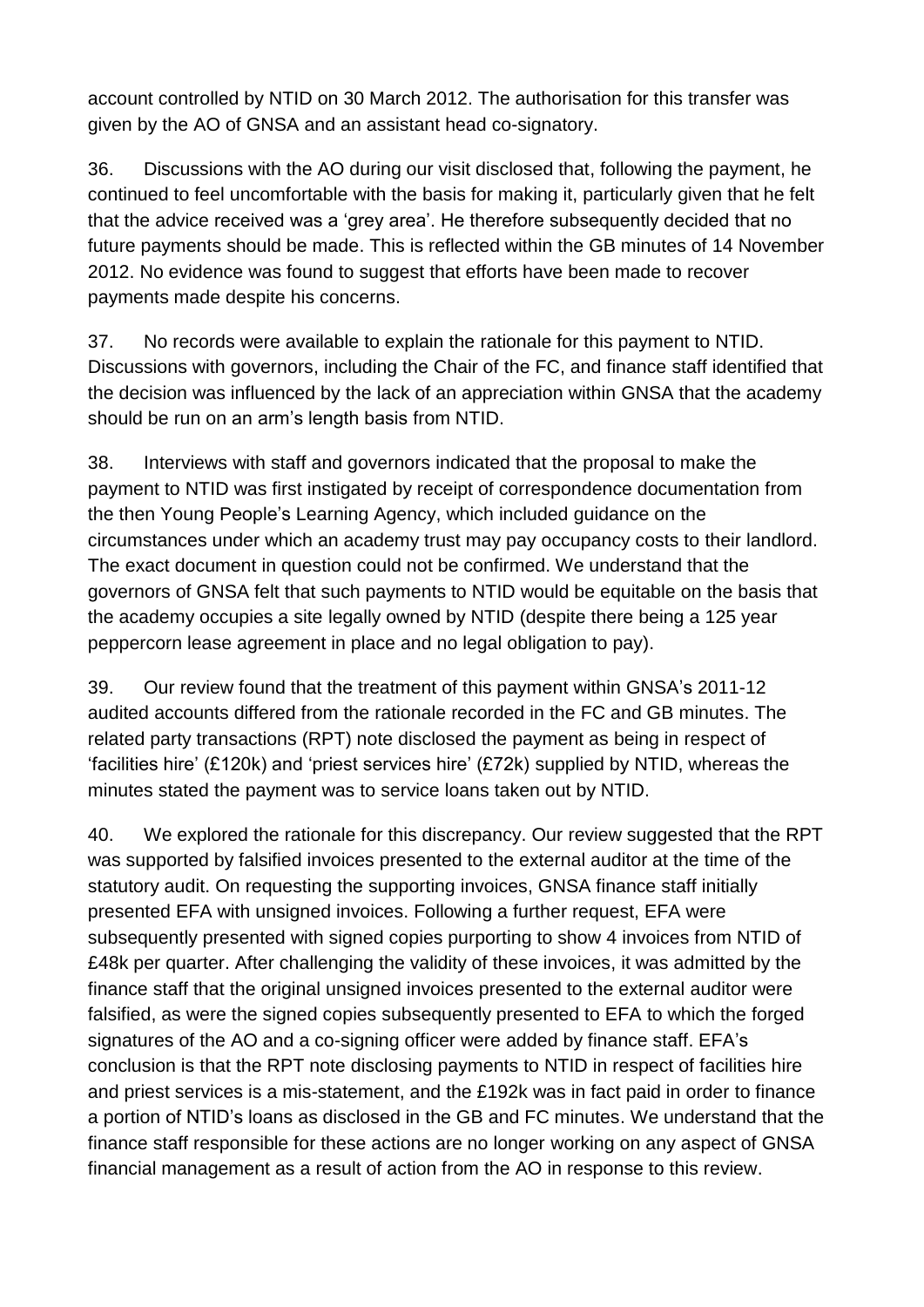41. We discussed this apparent mis-statement of the RPT with the AO, Chair of the FC, finance staff, and the external auditors in place at the time of the statutory audit. No records were available to explain this discrepancy and we have therefore not been able to resolve it. However, based on the discussions that took place, and review of the documentation available to us, we did not become aware of any evidence to suggest involvement of the AO, or any governors of GNSA, in the fabrication of invoices or the mis-statement of the RPT note.

42. In addition to the £192k transfer, the review identified other smaller movements of funds from GNSA's bank accounts to bank accounts controlled by NTID. Many of these transactions are associated with arrangements under which GNSA pays for the annual school trip to India (of around 20 pupils and several members of staff). The total annual cost of these trips is around £40-50k and GNSA uses the same Indian based supplier annually. In order to pay for the trips, a portion of the funds are transferred to an Indian domiciled domiciled  $\blacksquare$ remitted overseas to the supplier. The remaining balance is paid to the supplier direct from GNSA's bank account. We understand that this arrangement was adopted to benefit from the favourable exchange rate available by using NTID's

account. On review of GNSA and NTID bank statements, CHAPS transfer mandates and invoices from the supplier, we were satisfied that all funds transferred from GNSA to NTID for this purpose were subsequently paid to the supplier in in accordance with the invoices provided.

43. Related to these trips to India, our review found that an arrangement has previously been adopted by GNSA whereby funds are transferred from the academy's account to an Indian domiciled example to the secount in order to fund cash withdrawals during school trips. Our review found that, in 2011, £2,500 was transferred, but the majority of these funds were not used and have since remained deposited in the Indian account. As at March 2014, the balance on this account was 237,323 rupees or £2,330 (at the current rate of exchange).

44. Land registration and valuation services were provided by a third party to NTID from 6 June 2011 to 4 August 2011 at a cost of £6,127.31. Instructions were given by a member of the GNSA finance staff to **the set of the account of GNSA** for said amount. These funds were subsequently debited on 22 November 2011. Additionally, a payment was made to an accountancy firm by GNSA in the amount of £3,250 for accounting services provided to NTID between July 2013 and November 2013. These transactions, in addition to the £192k set out above, result in a total of £201,377 that has been either inappropriately transferred from GNSA to NTID or paid by GNSA on behalf of NTID.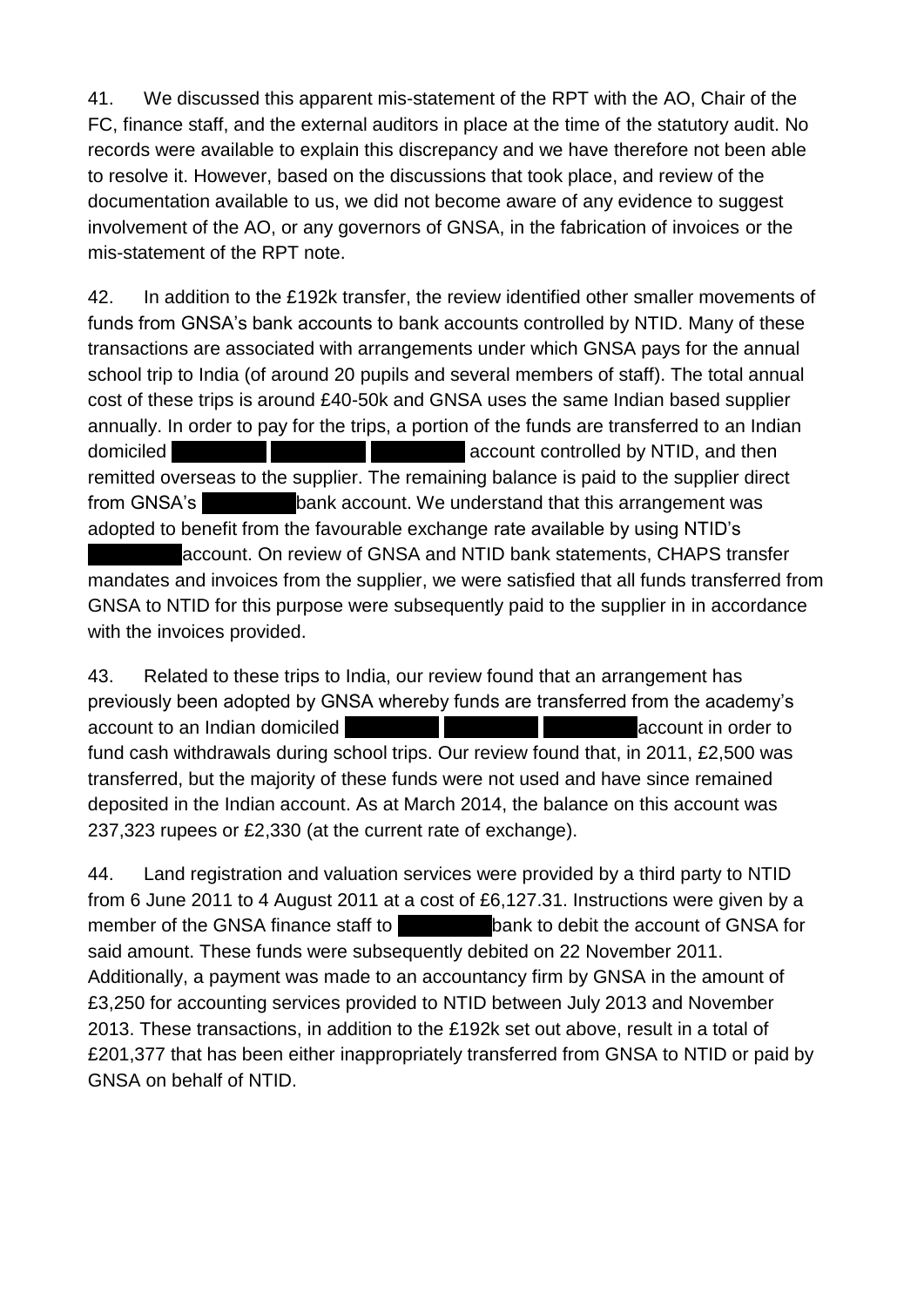## <span id="page-12-0"></span>**Procurement and related party transactions**

45. A key area of focus for the review was transactions with governors and other related parties. Discussions with governors identified that GNSA procures consultancy services on an informal basis from two individuals who are part of the GNSA governing body; the cases this has been and the cases of the state of the body: an on-going arrangement from before conversion to academy status. Review of financial statements show that these services have not been disclosed with the RPT note. There were no contracts available for either of the individuals, nor was there any evidence to show that their services have been procured in line with an open tendering policy. It is understood from the AO that both individuals are paid on the basis of days worked against an agreed scope of activity. An example in the state of stotal remuneration in 2012-13 financial year was £17,800 and **Example 2012-13** is total remuneration in 2012-13 financial year was £31,798.

46. A register of business interests was requested during the review. A total of four declarations of business interests were provided in relation to finance staff and school budget holders. No declarations of business interest could be provided for any of the governors, including the two individuals providing services to GNSA.

## <span id="page-12-1"></span>**Loans and security**

47. During the investigation details of the following loans taken out by NTID were confirmed:

- 47.1. A loan to NTID from bank which came into effect on 15 December 2006 for £3m payable over 12 years for the purpose of raising the 10% liability that GNSA was required to provide in order to meet a condition of their capital development grant. The loan was signed by the trustees of NTID on 16 November 2006. This loan was secured on the land on which the academy is situated.
- 47.2. A Development Loan to NTID which came into effect on 16 September 2009 for £1m repayable by 30 June 2011 to provide the school's contribution to the planned extension of the school, including a new Gurdwara and library. This loan was signed by the NTID trustees. This loan was secured on the land on which the academy is situated.

| 47.3. A loan to NTID of £980k from                                    |                  |                             | which      |
|-----------------------------------------------------------------------|------------------|-----------------------------|------------|
| came into effect on 31 October 2011 for the purpose of purchasing the |                  |                             |            |
|                                                                       |                  | land for a free school. The |            |
| loan was signed by trustees of NTID,                                  | <b>Albumnu</b> r |                             | trustee of |
| NTID and member of GNSA) as well as the AO of GNSA. This loan was     |                  |                             |            |
| in<br>secured against the NTID                                        |                  |                             |            |
| (1st charge), the                                                     |                  |                             |            |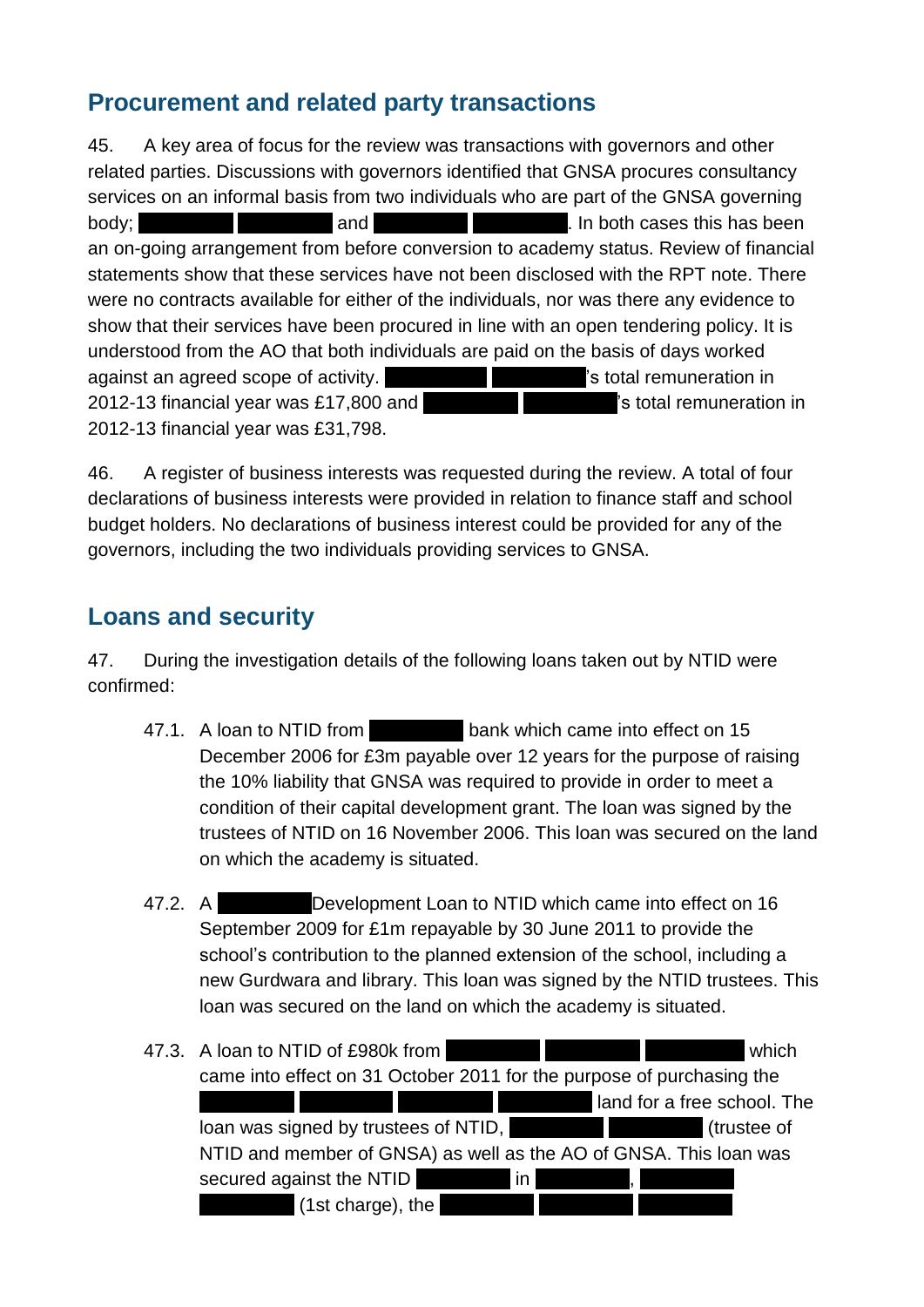land (1st charge) and the land leased to GNSA from both NTID and LBH (2nd charge).

47.4. GNSA disclosed that NTID purchased the

site for the free school for the amount of £1.4m. The site was subsequently found to be unsuitable and discussions with GNSA governors and NTID trustees during the review indicated that they believed that the price they paid was substantially more than its expected market value. We understand that the site was purchased by the previous owners approximately five years prior for £325k. As this purchase was by NTID, and not GNSA, we did not explore further the rationale for the purchase at a price apparently in excess of the market value as transactions of NTID were not in the scope of this review. However, we have referred the issue to the Charity Commission; the independent regulator of registered charities in England and Wales.

47.5. Additional funds were raised through an existing overdraft facility by NTID for £1.2m, dated 31 October 2011 secured against the site, the site of the site of the site, the site,  $\blacksquare$ the school site and a personal quarantee provided by , a member of GNSA.

48. Both the loans detailed under (i) and (ii) were taken out before the time of academy conversion so were not within the scope of this review.

49. The loan used to purchase the free school site (iii) and the overdraft (iv) were both signed after the Funding Agreement between GNSA and the EFA. The decision for the AO, with a member of GNSA, to allow a loan to NTID to be secured against the land and playing field used by the academy represents a novel and contentious transaction for which prior EFA approval would be required. No such approval was sought from EFA by GNSA.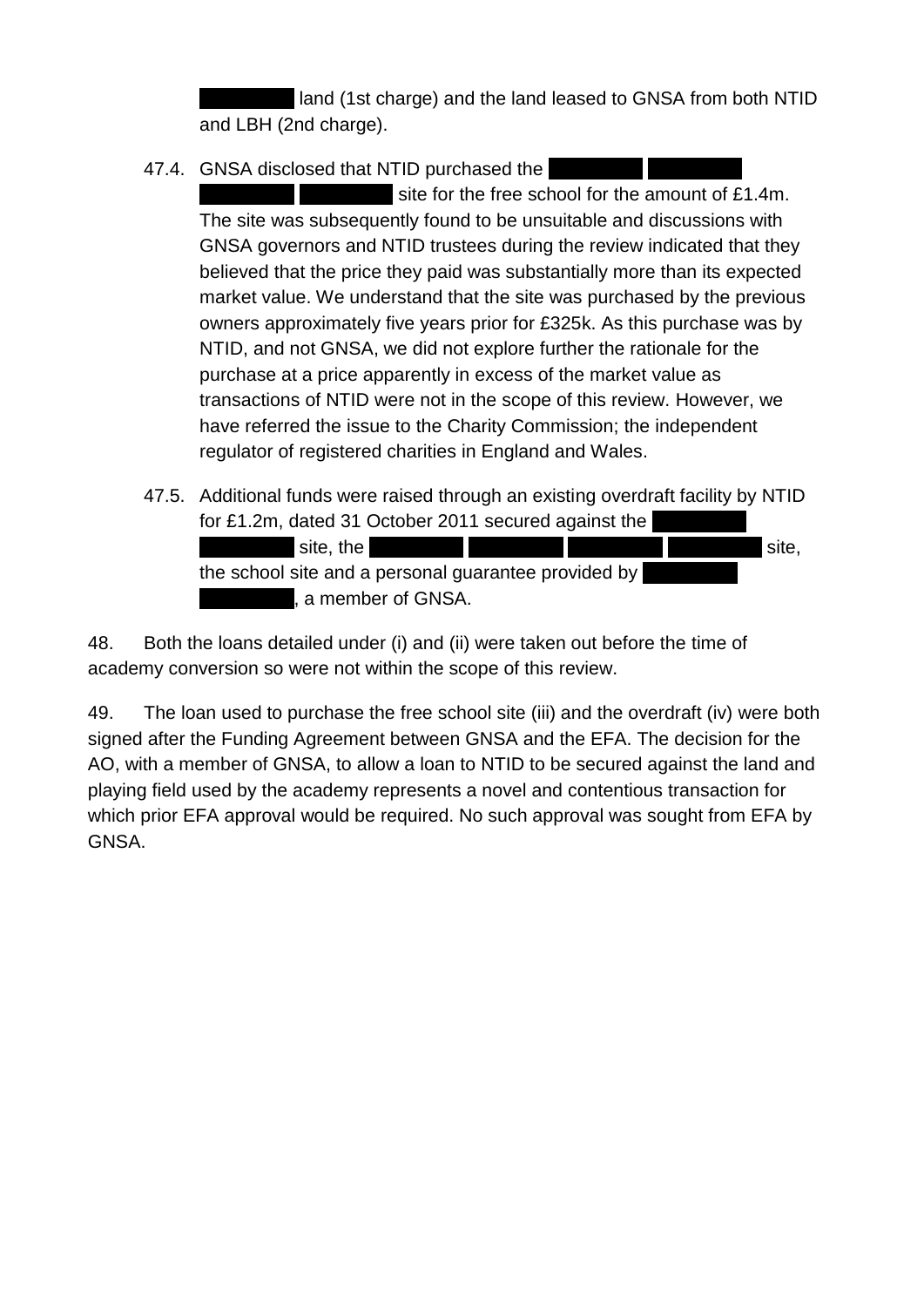<span id="page-14-0"></span>

| Paragraph<br>No. | <b>Paragraph Detail</b>                                                                                                                                                 | <b>Breached by</b>                | <b>Examples of Breach</b>                                                                                                                                                     |
|------------------|-------------------------------------------------------------------------------------------------------------------------------------------------------------------------|-----------------------------------|-------------------------------------------------------------------------------------------------------------------------------------------------------------------------------|
|                  | As public bodies, academy<br>trusts must ensure regularity,<br>propriety and value for money<br>(vfm) in their management of<br>public funds                            |                                   |                                                                                                                                                                               |
|                  | The board of trustees<br>[Governing Body] is                                                                                                                            |                                   | £192k was knowingly paid from GNSA to NTID for the<br>purpose of assisting the charity with debt repayments.                                                                  |
| 1.4.6<br>1.5.6   | responsible for ensuring that<br>the trust's [MAT's] funds are<br>used only in accordance with<br>the law, the FA and the<br>Academies financial<br>handbook.           | <b>GNSA Governing</b><br>Body     | Two invoices totalling £9,377.31 relating to services<br>delivered to NTID were paid by GNSA.                                                                                 |
| 1.5.7<br>1.5.14  |                                                                                                                                                                         | <b>GNSA Accounting</b><br>Officer | Funds were paid into an account domiciled in India in<br>2011 for the purposes of funding cash withdrawals during<br>the annual school trip. The majority of these funds were |
|                  | The board of trustees<br>[Governing Body]  is<br>responsible for the proper<br>stewardship of funds and<br>ensuring economy, efficiency<br>and effectives in their use. |                                   | not used and circa £2,300 has remained deposited within<br>this overseas account.                                                                                             |

## **Table 1: Breaches of the Academies Financial Handbook 2013 and the Funding Agreement**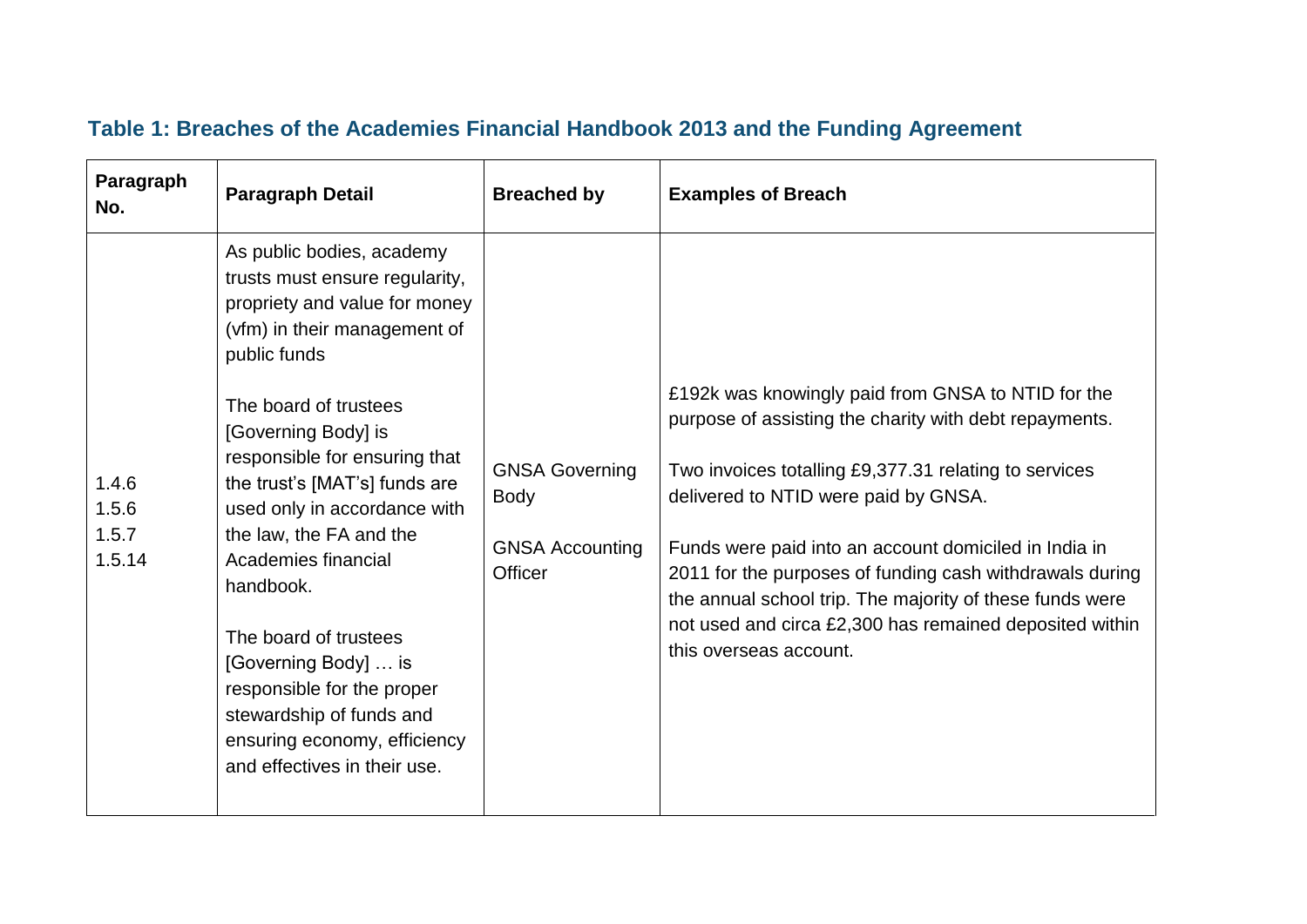|       | The essence of the<br>Accounting Officer role is a<br>personal responsibility for<br>regularity, propriety and vfm.                                                                                                                                                                                                                                                          |                                                                                  |                                                                                                                                                                                                                                                                                                                                                                                                                                                                                                                                                   |
|-------|------------------------------------------------------------------------------------------------------------------------------------------------------------------------------------------------------------------------------------------------------------------------------------------------------------------------------------------------------------------------------|----------------------------------------------------------------------------------|---------------------------------------------------------------------------------------------------------------------------------------------------------------------------------------------------------------------------------------------------------------------------------------------------------------------------------------------------------------------------------------------------------------------------------------------------------------------------------------------------------------------------------------------------|
| 1.5.9 | The members of the board of<br>trustees [Governors] should<br>be aware of their<br>responsibility as company<br>directors, which are set out in<br>sections 170 to 177 of the<br>Companies Act, 2006. These<br>duties include (a) exercise<br>independent judgement; (b)<br>avoid conflicts of interest; (c)<br>declare interest in proposed<br>transactions or arrangements | <b>GNSA Governing</b><br><b>Body</b><br><b>GNSA Accounting</b><br><b>Officer</b> | Independent judgement by the trustees of GNSA has<br>been compromised as there is no clear separation<br>between GNSA and NTID.<br>Members of the MAT's GB were de-registered with<br>Companies House as directors of GNSA without their<br>knowledge.<br>There are two instances of governors serving in executive<br>managerial capacities within GNSA (i) the PFO<br>undertaking a role as staff governor and sitting on the FC<br>and (ii) a governor also acting as a consultant with<br>responsibility for developing educational policies. |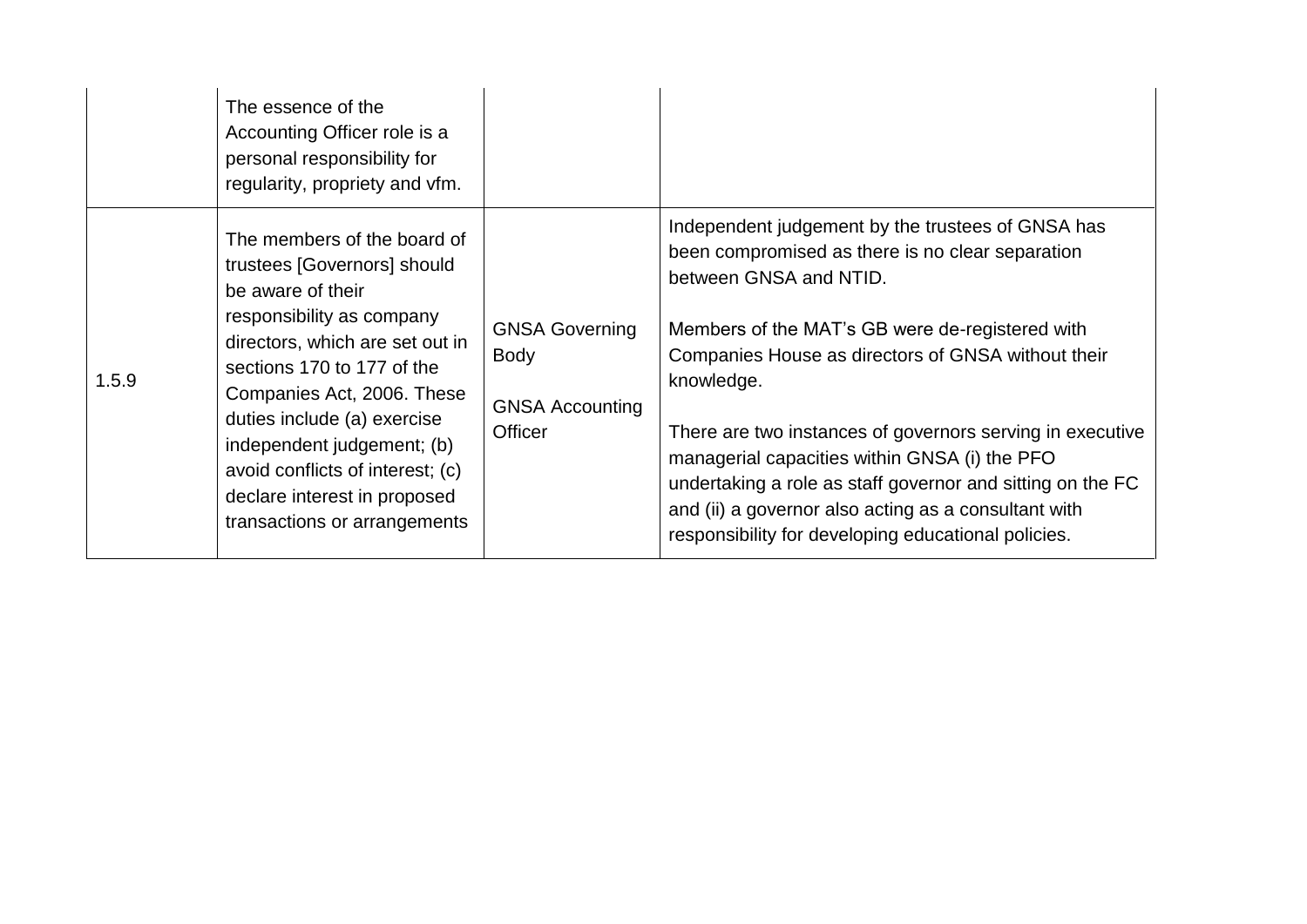| 2.5.2 | Section 2.5.2 of the AFH sets<br>out the circumstances under<br>which academy trusts may<br>contract with connected<br>persons. This section places<br>various requirements on<br>academy trusts including:<br>no trustee, governor,<br>employee or related<br>individual gains from<br>their position by<br>receiving payment<br>under terms that are<br>preferential;<br>all trustees have<br>$\bullet$<br>completed the register<br>of business<br>any payment provided<br>to the persons referred<br>to in section 2.6.2<br>satisfies the no-profit<br>principles set out in<br>sections 2.6.2 to 2.6.8;<br>a competitive tendering<br>policy is in place and<br>applied. | <b>GNSA Governing</b><br><b>Body</b> | Two members of the GNSA governing body also provide<br>services to GNSA for which payment is made by GNSA.<br>The review found that the services of these two<br>consultants were not tendered for and there is no formal<br>contract to formalise this engagement. |
|-------|-------------------------------------------------------------------------------------------------------------------------------------------------------------------------------------------------------------------------------------------------------------------------------------------------------------------------------------------------------------------------------------------------------------------------------------------------------------------------------------------------------------------------------------------------------------------------------------------------------------------------------------------------------------------------------|--------------------------------------|---------------------------------------------------------------------------------------------------------------------------------------------------------------------------------------------------------------------------------------------------------------------|
|-------|-------------------------------------------------------------------------------------------------------------------------------------------------------------------------------------------------------------------------------------------------------------------------------------------------------------------------------------------------------------------------------------------------------------------------------------------------------------------------------------------------------------------------------------------------------------------------------------------------------------------------------------------------------------------------------|--------------------------------------|---------------------------------------------------------------------------------------------------------------------------------------------------------------------------------------------------------------------------------------------------------------------|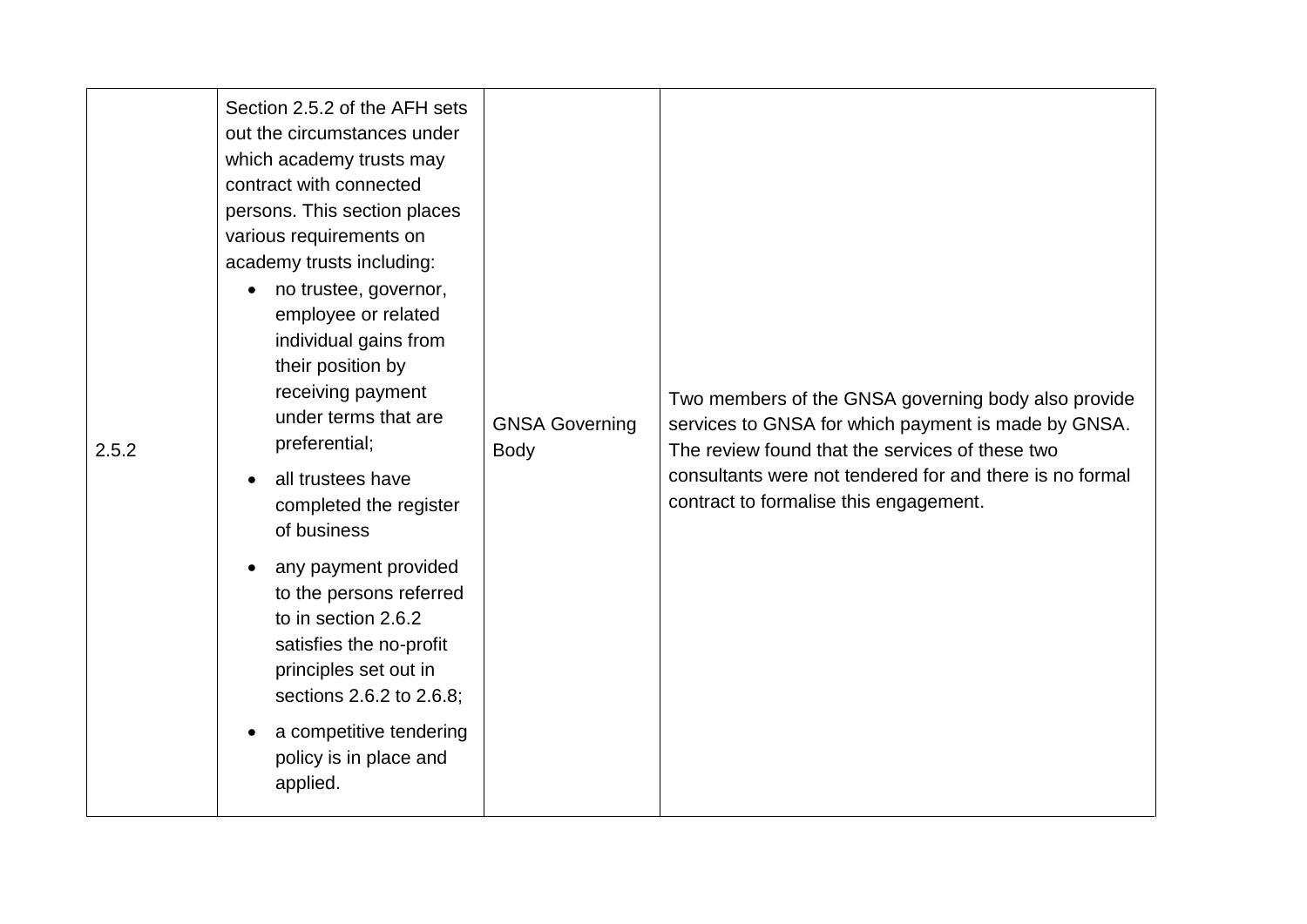| 2.6.6                   | Should any connected<br>organisation be based in, or<br>work from, the premises of<br>the academy trust, the<br>organisation must agree an<br>appropriate sum to be paid to<br>the academy trust for such<br>use / occupation of the<br>premises save to the extent<br>that they are carrying out the<br>work of the academy trust.                                                                                           | <b>GNSA Governing</b><br><b>Body</b>                                      | The review found evidence that invoices of NTID are<br>delivered to GNSA and processed on behalf of NTID by<br>GNSA staff.<br>NTID's annual 'Prakash' event is held on the site of<br>GNSA with GNSA's buildings and staff being used to hold<br>the event.                                                                                                                                                                                                                                                                                                                                                                             |
|-------------------------|-------------------------------------------------------------------------------------------------------------------------------------------------------------------------------------------------------------------------------------------------------------------------------------------------------------------------------------------------------------------------------------------------------------------------------|---------------------------------------------------------------------------|-----------------------------------------------------------------------------------------------------------------------------------------------------------------------------------------------------------------------------------------------------------------------------------------------------------------------------------------------------------------------------------------------------------------------------------------------------------------------------------------------------------------------------------------------------------------------------------------------------------------------------------------|
| 2.1.2<br>2.1.8<br>2.1.6 | The principal or chief<br>executive should be<br>appointed as accounting<br>officer, under the guidance of<br>the board, and must ensure<br>that there is appropriate<br>oversight of financial<br>transactions. In doing so, they<br>must keep full and accurate<br>accounting records.<br>Boards of trustees<br>[Governors] will need to<br>consider the scale and<br>complexity of financial<br>operations when making the | <b>GNSA Governing</b><br><b>Body</b><br><b>GNSA Accounting</b><br>Officer | The AO has not ensured proper financial oversight. There<br>was no evidence to suggest that the AO has been in<br>receipt of management accounts or any form of<br>information which would indicate the financial<br>performance of the academy.<br>Whilst the AO had previously appointed a PFO, the<br>findings of this report indicate that the individual was not<br>appropriately qualified/experienced to adequately advise<br>the AO or report on the detailed financial affairs of GNSA.<br>The conduct of staff within the finance office during EFAs<br>visit showed that they were not suitable to undertake their<br>roles. |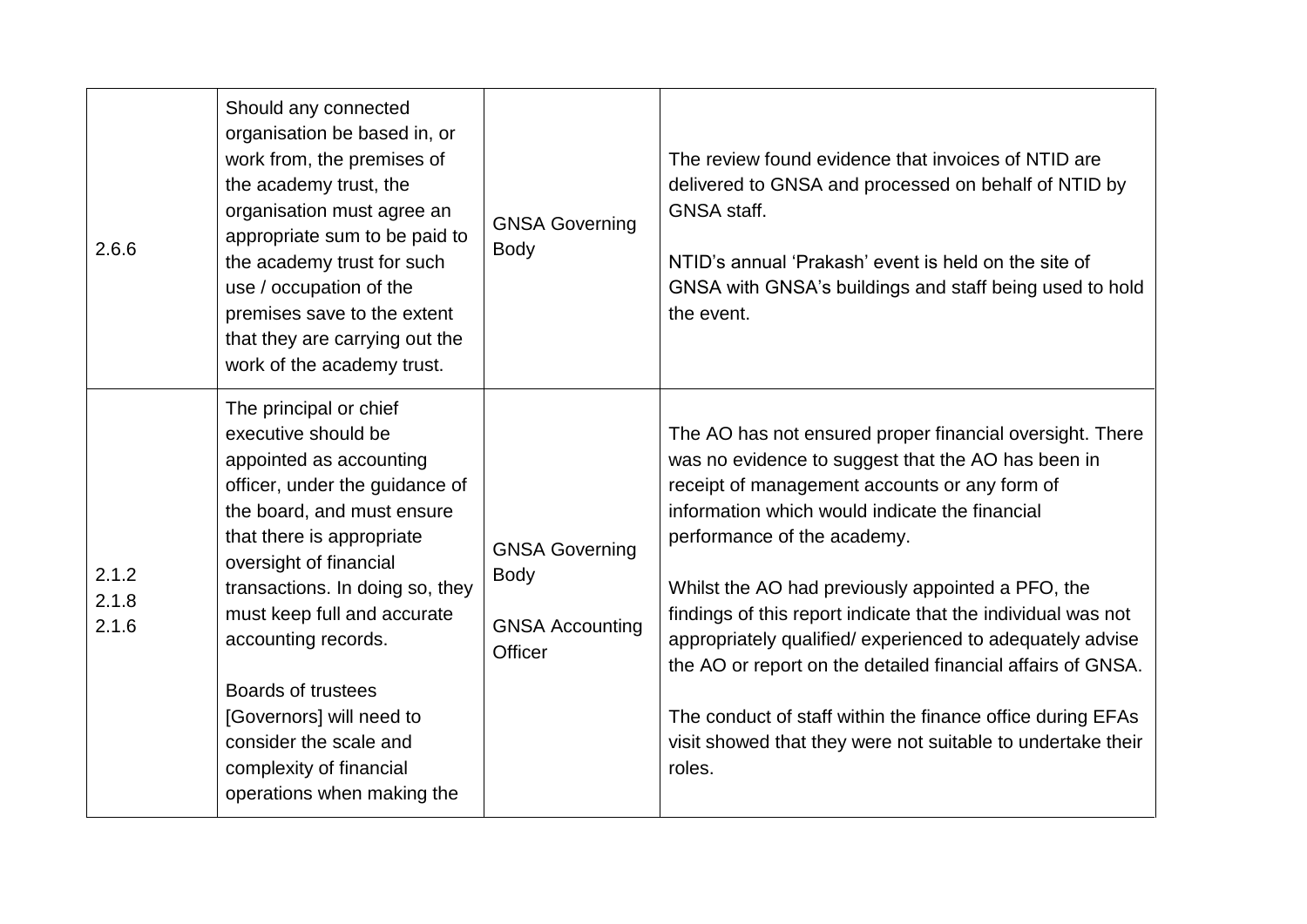|                        | appointment of PFO.<br>An academy trust's finance<br>staff must be appropriately<br>qualified and/or experienced.                                                                                                                                                                                                                                  |                                      |                                                                                                                                                                                                                                                                                                 |
|------------------------|----------------------------------------------------------------------------------------------------------------------------------------------------------------------------------------------------------------------------------------------------------------------------------------------------------------------------------------------------|--------------------------------------|-------------------------------------------------------------------------------------------------------------------------------------------------------------------------------------------------------------------------------------------------------------------------------------------------|
| 2.3.1<br>2.3.6<br>1.15 | Each academy trust should<br>have arrangements for<br>recognising, managing and<br>tracking opportunities and<br>risks<br>The trust must assess risk<br>arising from its operations<br>including the likelihood and<br>materiality of each risk<br>The Accounting Officer has<br>responsibilities for<br>management of opportunities<br>and risks. | <b>GNSA Governing</b><br><b>Body</b> | Review of Governing Body minutes and Finance<br>Committee minutes did not present any evidence that the<br>trust has in place any process for assessing and<br>managing financial risks and opportunities.                                                                                      |
| 3.5                    | Every academy trust must<br>have in place a process for<br>independent checking of<br>financial controls, systems,<br>transactions and risks. Ideally<br>this process should be driven                                                                                                                                                             | <b>GNSA Governing</b><br><b>Body</b> | All academy trusts must have an audit committee - or a<br>committee whose remint includes that function. The<br>existence of such a committee was not apparent during<br>the EFA's review of GNSA. Given that GNSA is now a<br>MAT it would be expected to have a dedicated audit<br>committee. |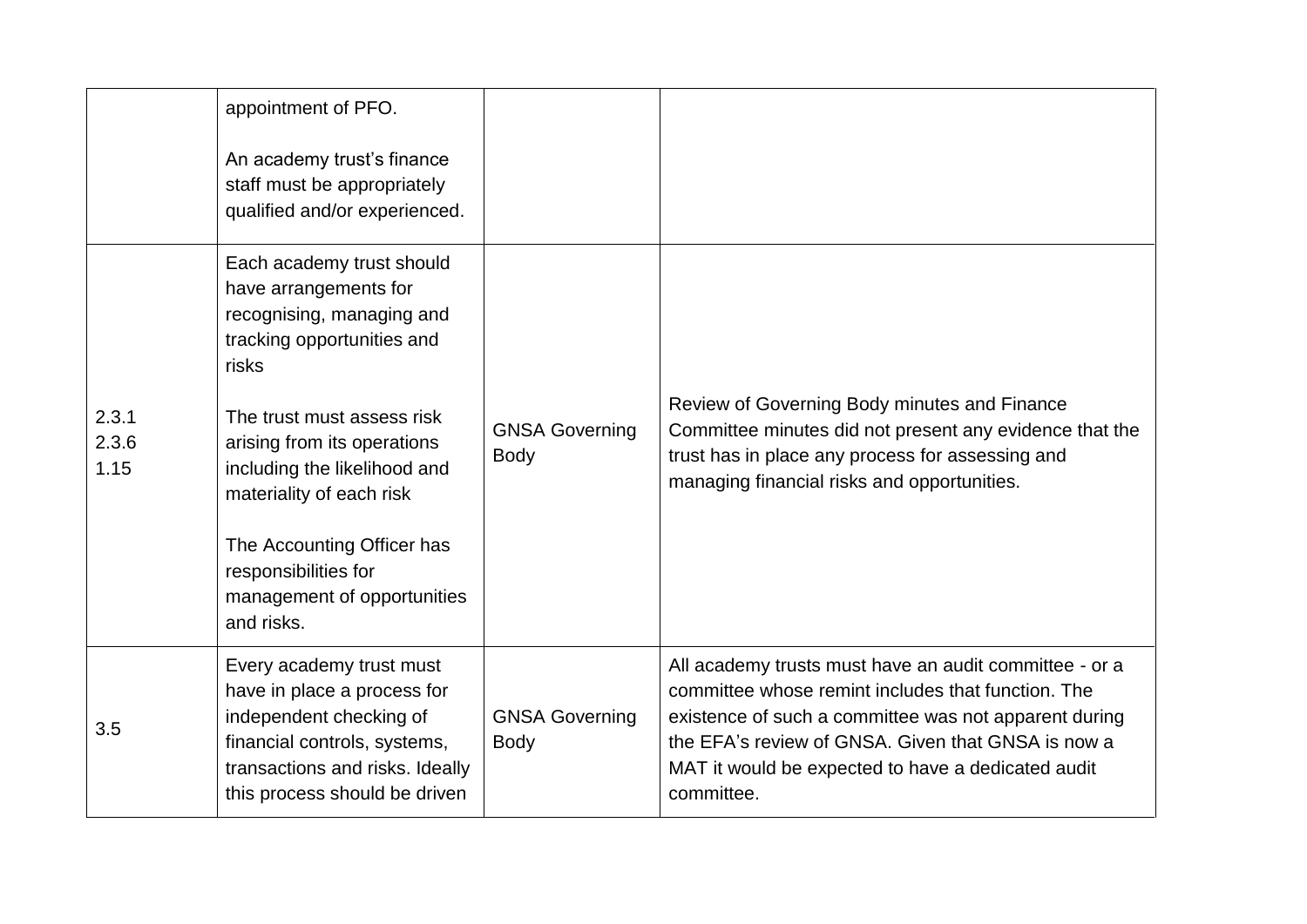|                  | by an audit committee.<br>All academy trusts that are a<br>multi-academy trust should<br>consider having a dedicated<br>audit committee.                                                                                                                 |                                                                           |                                                                                                                                                                                                                                                                                                                                                                                                                                                                                                                                                                                                                                                                                                                                                                                                                                                                      |
|------------------|----------------------------------------------------------------------------------------------------------------------------------------------------------------------------------------------------------------------------------------------------------|---------------------------------------------------------------------------|----------------------------------------------------------------------------------------------------------------------------------------------------------------------------------------------------------------------------------------------------------------------------------------------------------------------------------------------------------------------------------------------------------------------------------------------------------------------------------------------------------------------------------------------------------------------------------------------------------------------------------------------------------------------------------------------------------------------------------------------------------------------------------------------------------------------------------------------------------------------|
| 2.4.41<br>2.6.18 | Novel and contentious<br>transactions must always be<br>referred to EFA for explicit<br>prior authorisation.<br>Academy trust must seek SoS<br>approval for borrowing<br>where such borrowing is to be<br>secured on assets funded by<br>grant payments. | <b>GNSA Governing</b><br><b>Body</b><br><b>GNSA Accounting</b><br>Officer | A loan to NTID was secured against the academy's land<br>and playing fields (second charge) after conversion to AT<br>status. The loan was signed by trustees of NTID,<br>(trustee of NTID and member of<br>GNSA) as well as the AO of GNSA.<br>Funds were raised through an existing overdraft facility by<br>NTID for £1.2m, dated 31/10/11, in part secured against,<br>the school site.<br>Additionally, before conversion to AT status, the following<br>loans were secured against land on which the academy is<br>situated:<br>(a) A loan to NTID from bank signed by the<br>trustees of NTID on 16 November 2006.<br>Development Loan to NTID to provide<br>$(b)$ A<br>the school's contribution to the planned extension of the<br>school. This loan was signed by NTID trustees. This loan<br>was secured on the land on which the academy is<br>situated. |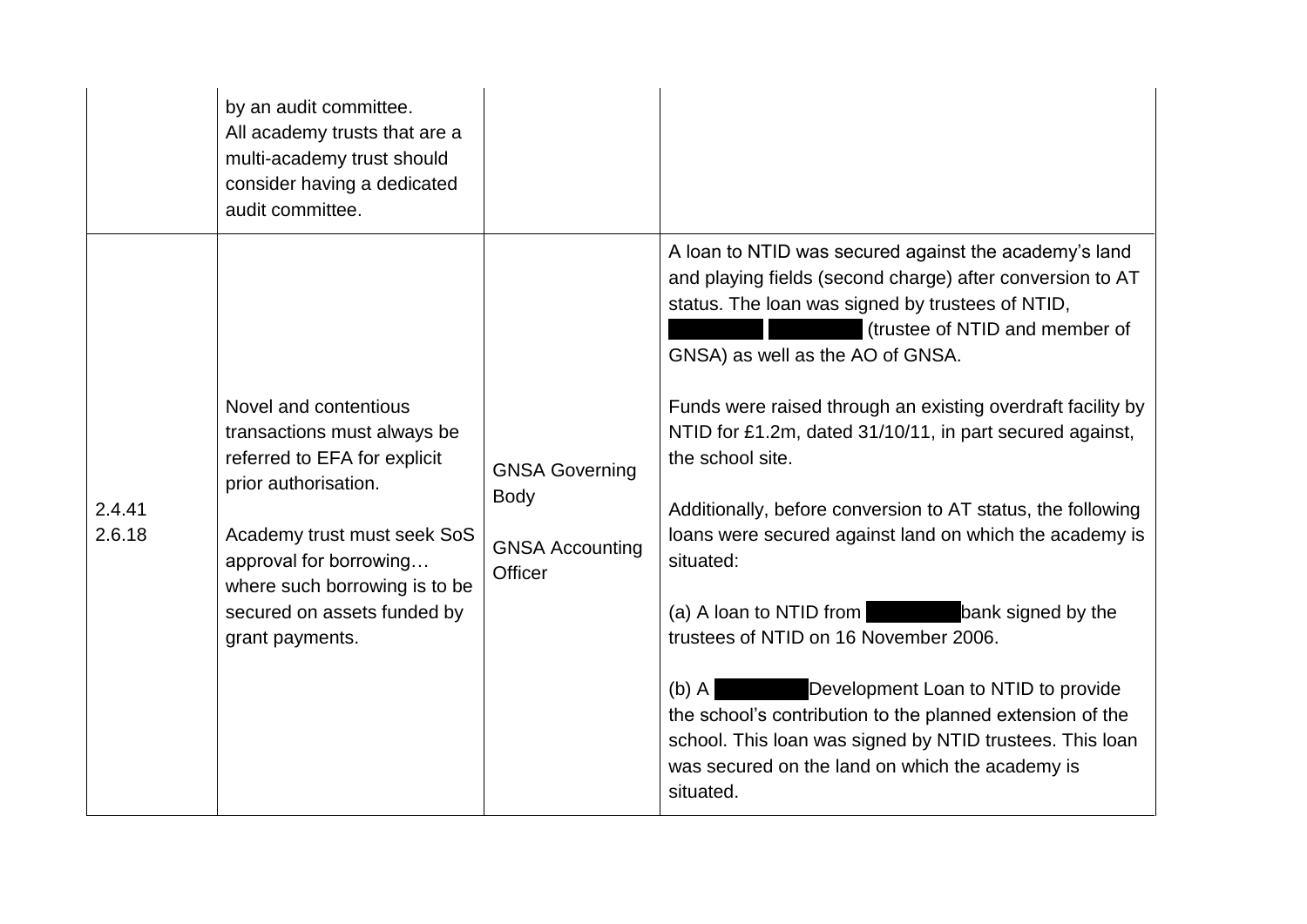#### **Annex A – Governance structure of GNSA**

<span id="page-20-0"></span>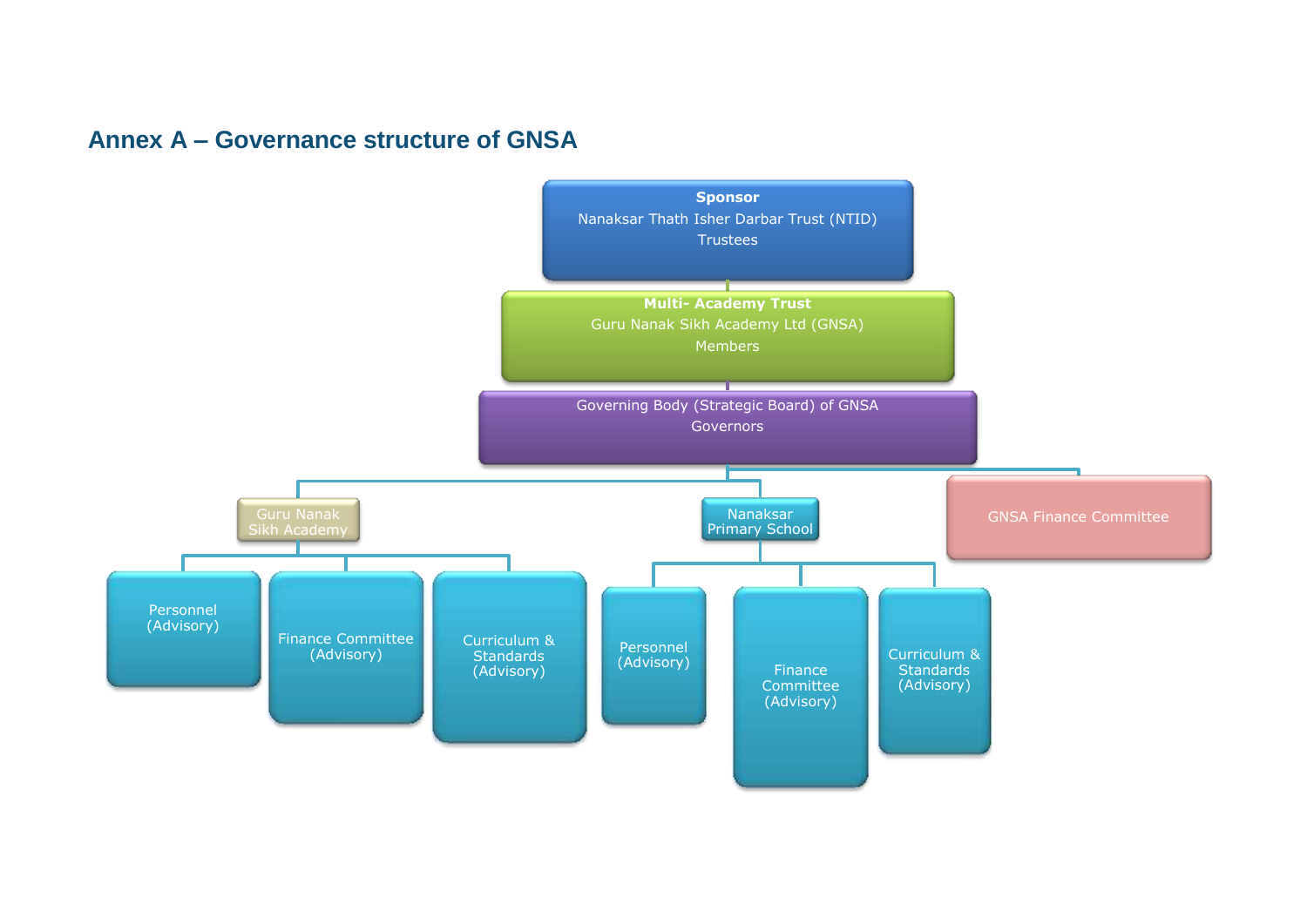# **Annex B – Loans taken out by NTID**

<span id="page-21-0"></span>

|                | Lender | <b>Effective from</b> | <b>Amount</b>                             | <b>Duration/repayable</b>  | <b>Asset Secured against</b>                                                                                                             |
|----------------|--------|-----------------------|-------------------------------------------|----------------------------|------------------------------------------------------------------------------------------------------------------------------------------|
| 1              |        | 15/12/2006            | £3m                                       | 12 years/ December<br>2018 | Land on which the academy is<br>situated                                                                                                 |
| $\overline{2}$ |        | 16/09/2009            | £1m                                       | <b>June 2011</b>           | Land on which the academy is<br>situated                                                                                                 |
| 3              |        | 31/10/2011            | £980,000                                  |                            | , 1 <sup>st</sup> Charge<br>$\mathsf{in}$<br>Land 1 <sup>st</sup> Charge<br>GNSA land including playing fields 2 <sup>nd</sup><br>Charge |
| $\overline{4}$ |        | 31/10/2011            | Up to<br>£1.2m<br>(overdraft<br>facility) | On demand                  | in<br>site<br><b>GNSA</b> school site<br>A personal guarantee provided by                                                                |